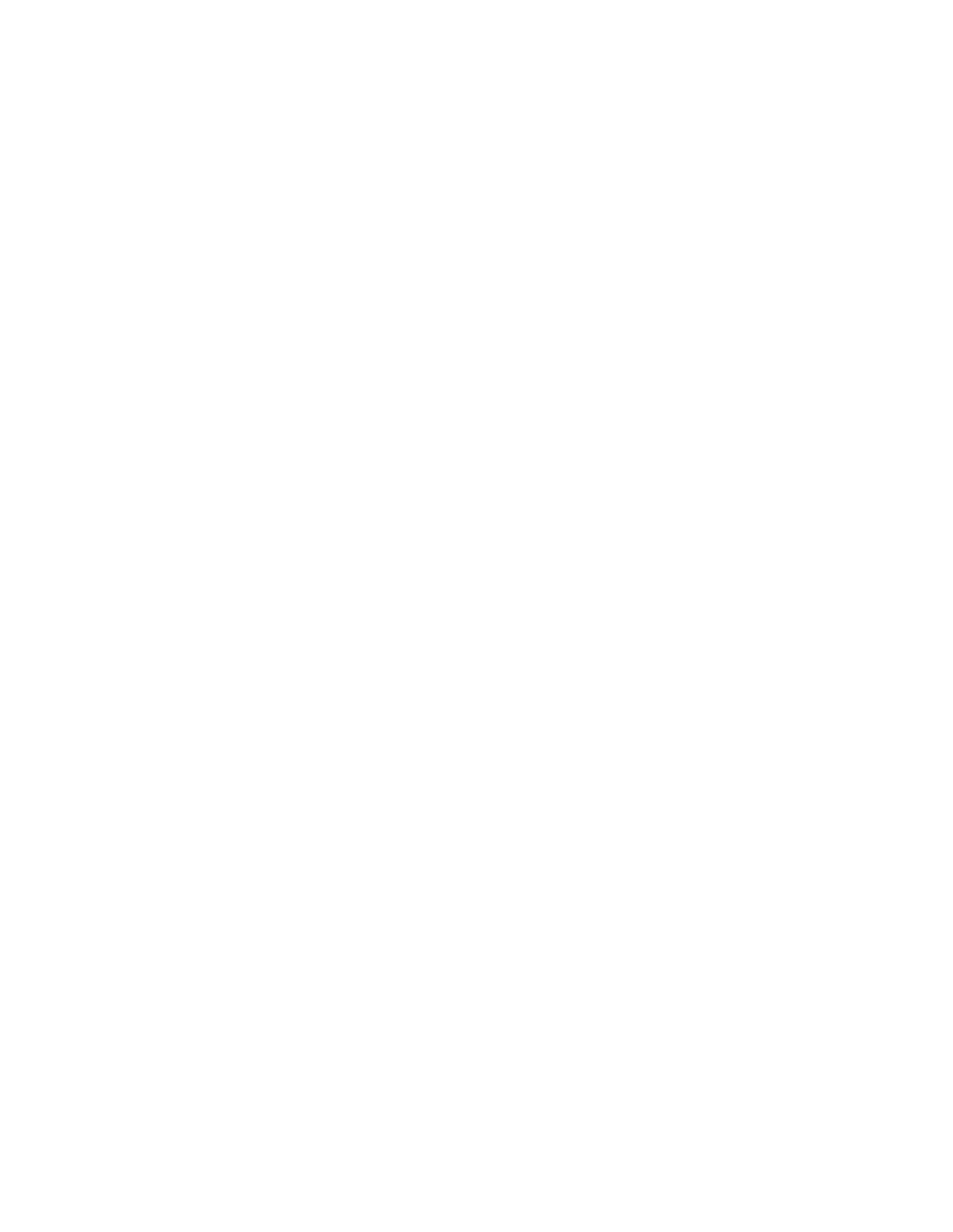# DEVELOPMENT OF OZONE ON-ROAD MOBILE EMISSIONS INVENTORIES

Prepared for the 2015 Ozone National Ambient Air Quality Standards 2017 Base Year for the Washington, DC-MD-VA Non-Attainment Area

December 2019

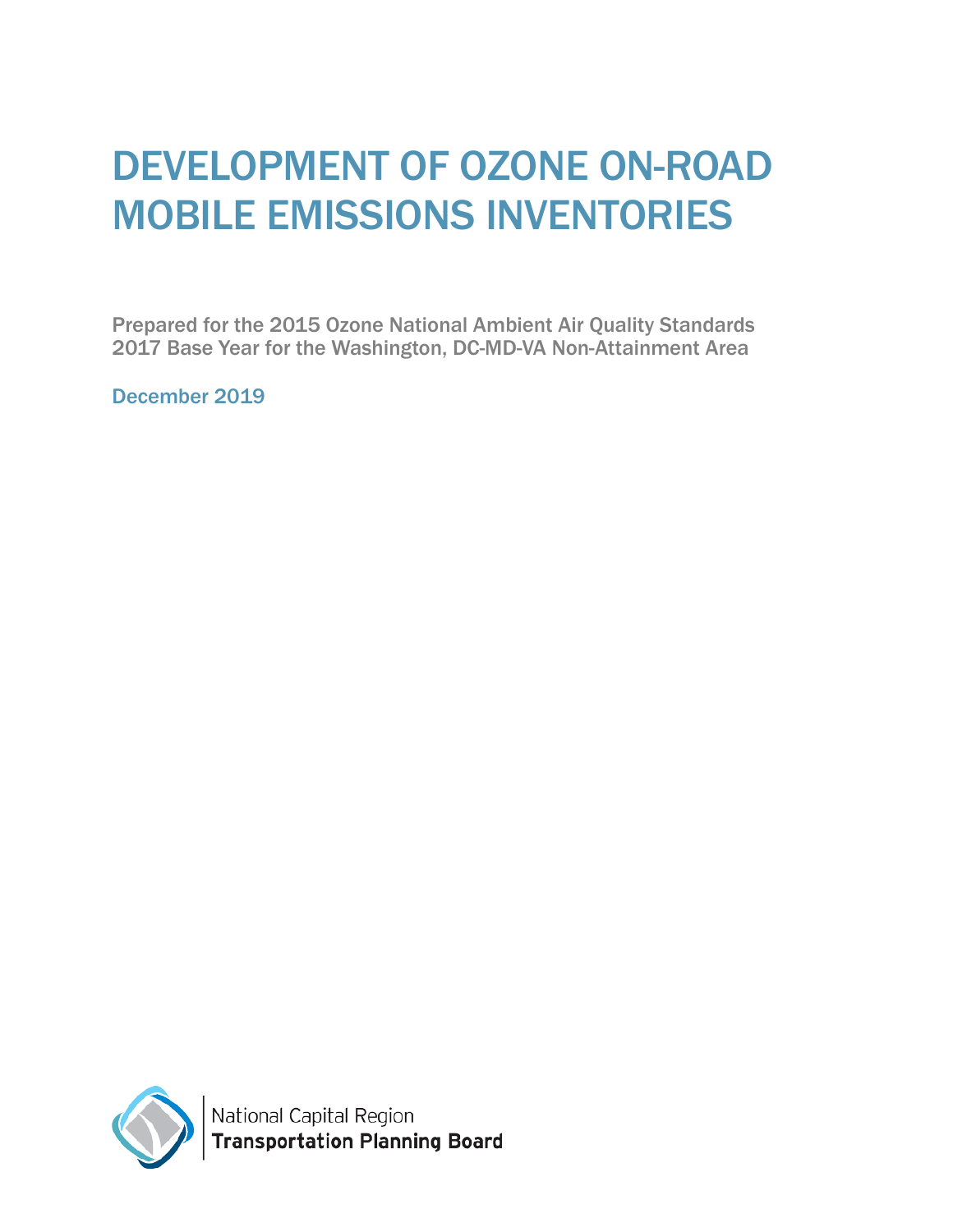#### DEVELOPMENT OF OZONE ON-ROAD MOBILE EMISSIONS INVENTORIES

December 2019 Prepared for the Metropolitan Washington Air Quality Committee (MWAQC)

#### ABOUT THE TPB

The National Capital Region Transportation Planning Board (TPB) is the federally designated metropolitan planning organization (MPO) for metropolitan Washington. It is responsible for developing and carrying out a continuing, cooperative, and comprehensive transportation planning process in the metropolitan area. Members of the TPB include representatives of the transportation agencies of the states of Maryland and Virginia and the District of Columbia, 24 local governments, the Washington Metropolitan Area Transit Authority, the Maryland and Virginia General Assemblies, and nonvoting members from the Metropolitan Washington Airports Authority and federal agencies. The TPB is staffed by the Department of Transportation Planning at the Metropolitan Washington Council of Governments (COG).

#### **CREDITS**

Kanti Srikanth, Director, Department of Transportation Planning

Jinchul Park Daniel Son Anant Choudhary Jane Posey Dusan Vuksan Feng Xie

#### ACCOMMODATIONS POLICY

Alternative formats of this document are available upon request. Visit [www.mwcog.org/accommodations](http://www.mwcog.org/accommodations) or call (202) 962-3300 or (202) 962-3213 (TDD).

#### TITLE VI NONDISCRIMINATION POLICY

The Metropolitan Washington Council of Governments (COG) fully complies with Title VI of the Civil Rights Act of 1964 and related statutes and regulations prohibiting discrimination in all programs and activities. For more information, to file a Title VI related complaint, or to obtain information in another language, visit [www.mwcog.org/nondiscrimination](file://fileserver/Users/mgoodman/www.mwcog.org/nondiscrimination) or call (202) 962-3300.

El Consejo de Gobiernos del Área Metropolitana de Washington (COG) cumple con el Título VI de la Ley sobre los Derechos Civiles de 1964 y otras leyes y reglamentos en todos sus programas y actividades. Para obtener más información, someter un pleito relacionado al Título VI, u obtener información en otro idioma, visite www.mwcog.org/nondiscrimination o llame al (202) 962-3300.

Copyright © 2019 by the Metropolitan Washington Council of Governments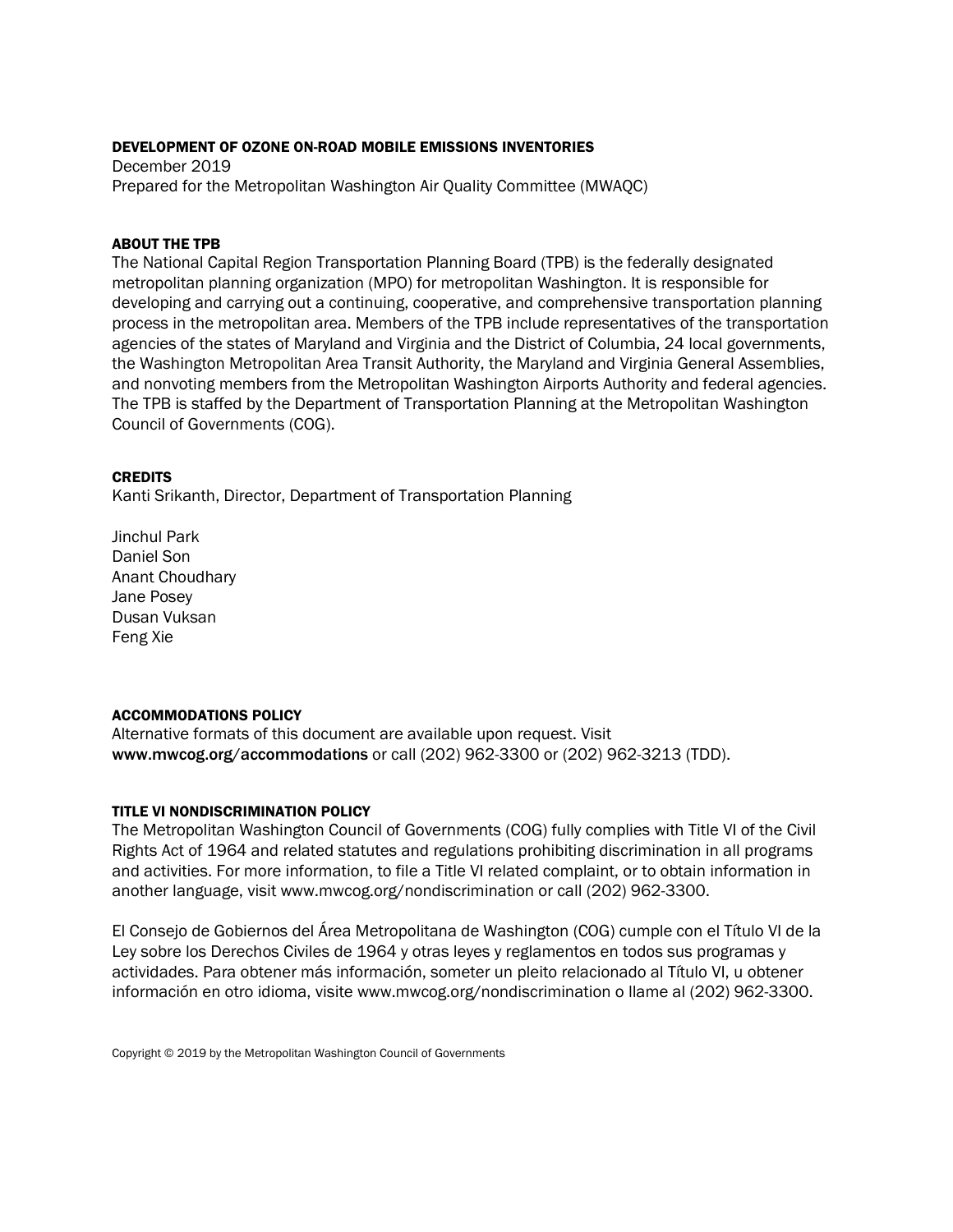# TABLE OF CONTENTS

| 1. INTRODUCTION                                       | 1              |
|-------------------------------------------------------|----------------|
| 2. BACKGROUND                                         | $\mathbf 1$    |
| 3. OVERVIEW OF METHODS AND PLANNING ASSUMPTIONS       | 1              |
| 4. TRAVEL DEMAND MODEL AND INPUTS                     | 4              |
| <b>5. MOVES MODEL INPUTS</b>                          | 5              |
| 5.1 Post Processor                                    | 5              |
| 5.2 VMT/VHT Fractions                                 | $\overline{7}$ |
| 5.3 Average Speed                                     | 8              |
| 5.4 Road Type                                         | 11             |
| 5.5 Age Distribution                                  | 12             |
| <b>5.6 Fuel Formulation</b>                           | 12             |
| 5.7 Meteorology Data                                  | 12             |
| 5.8 Ramp Fraction                                     | 12             |
| 5.9 Road Type Distribution                            | 12             |
| 5.10 Source Type (Vehicle) Population                 | 13             |
| 5.11 Inspection/Maintenance (I/M) Programs & Hoteling | 14             |
| 5.12 Source Type (Vehicle) Population                 | 14             |
| <b>6. RESULTS</b>                                     | 15             |
| <b>ATTACHMENT A</b>                                   | 17             |
| <b>ATTACHMENT B</b>                                   | 21             |
| <b>ATTACHMENT C</b>                                   | 25             |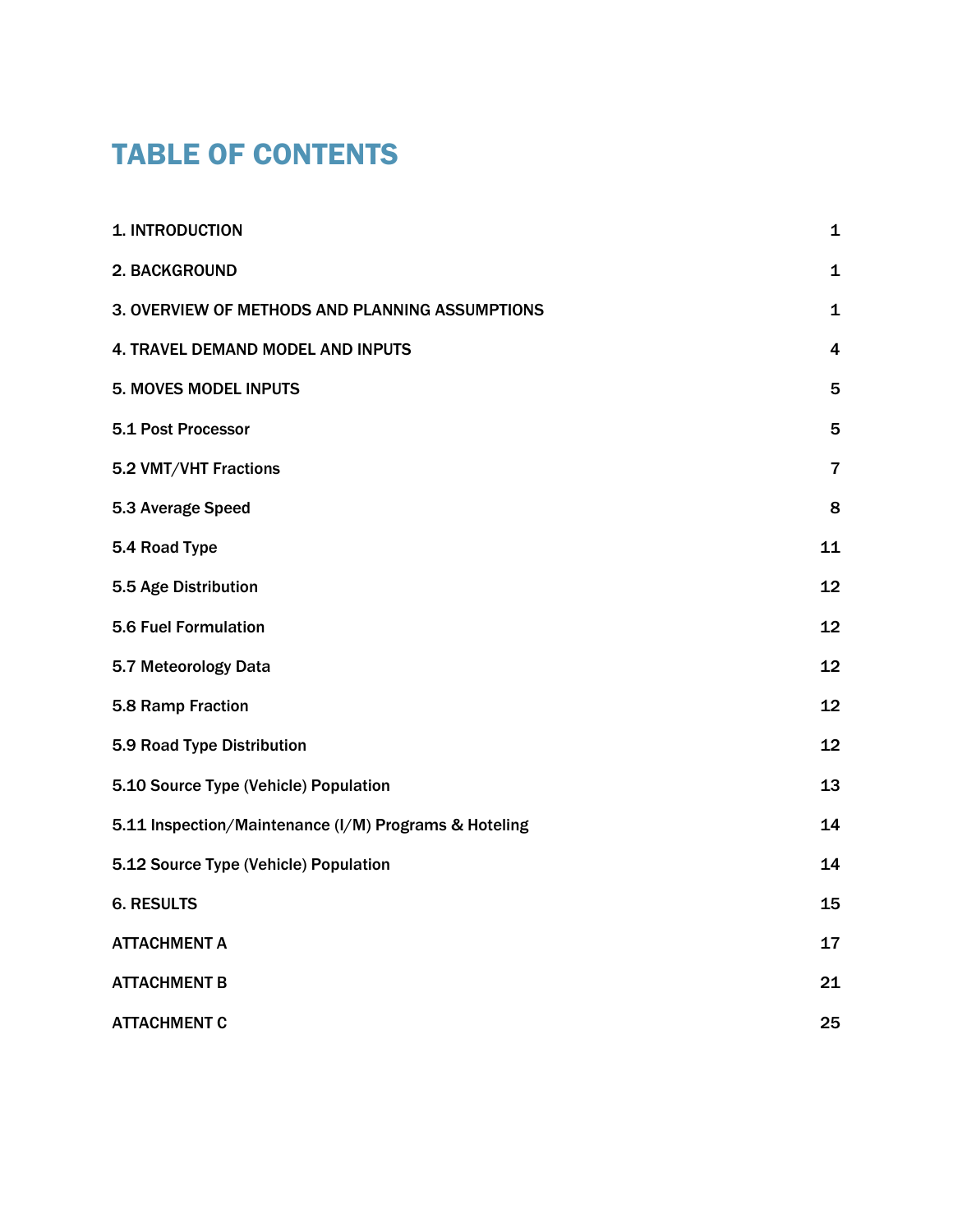## TABLES

| TABLE 1 TRAVEL-RELATED ASSUMPTIONS/METHODS USED IN THE INVENTORIES                   | $\overline{2}$ |
|--------------------------------------------------------------------------------------|----------------|
| TABLE 2 NON-TRAVEL RELATED ASSUMPTIONS AND METHODS USED IN THE INVENTORIES           | $2^{\circ}$    |
| <b>TABLE 3 2017 HOUSEHOLD AND EMPLOYMENT DATA</b>                                    | 4              |
| <b>TABLE 4 2017 AVERAGE WEEKDAY VEHICLE MILES TRAVELED</b>                           | 5              |
| <b>TABLE 5 AVERAGE WEEKDAY VHT DISTRIBUTION FOR REFUSE TRUCKS</b>                    | 10             |
| TABLE 6 VHT DISTRIBUTION OF SCHOOL BUSES (6:00 AM - 6:00 PM)                         | 11             |
| <b>TABLE 7 VHT DISTRIBUTION OF TRANSIT BUSES</b>                                     | 11             |
| <b>TABLE 8 2017 VEHICLE POPULATION</b>                                               | 14             |
| TABLE 9 ON-ROAD MOBILE EMISSIONS INVENTORIES (IN SHORT TONS/DAY)                     | 15             |
| TABLE 10 ON-ROAD MOBILE EMISSIONS INVENTORIES BY JURISDICTION (IN SHORT TONS/DAY) 16 |                |
| TABLE 11 REFUELING EMISSIONS FOR 2015 OZONE NAAQS (IN SHORT TONS/DAY)                | 16             |

# FIGURES

| FIGURE 1 WASHINGTON DC-MD-VA OZONE NON-ATTAINMENT AREA MAP |    |
|------------------------------------------------------------|----|
| FIGURE 2 POST-PROCESSING OF TRAVEL DEMAND RESULTS          |    |
| <b>FIGURE 3 VMT CALCULATION PROCESS</b>                    |    |
| <b>FIGURE 4 ROAD TYPE DISTRIBUTION DEVELOPMENT PROCESS</b> | 13 |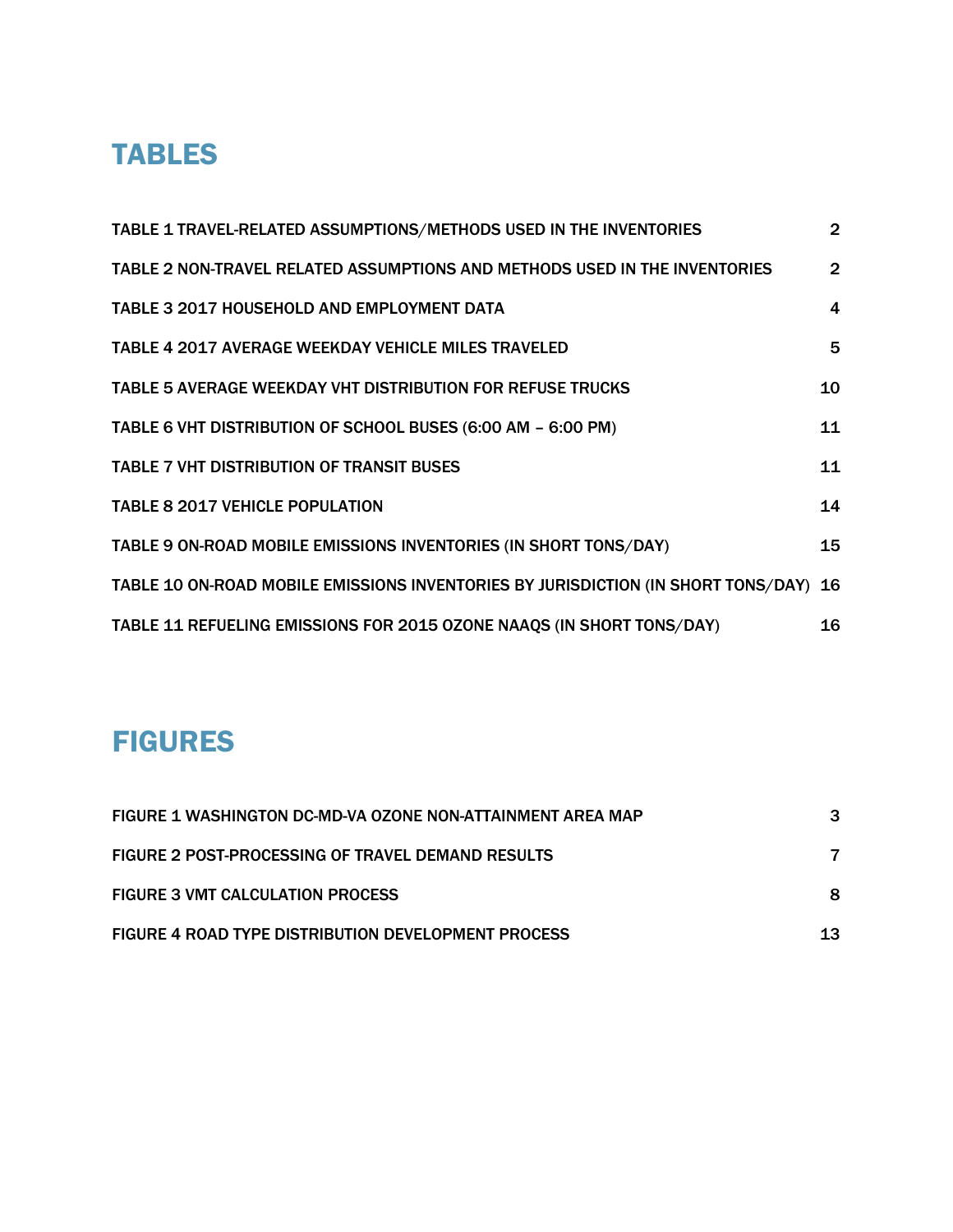## 1. INTRODUCTION

This report documents the development of the 2017 base-year on-road emissions inventories for the 2015 Ozone National Ambient Air Quality Standards (NAAQS) for the Washington, DC-MD-VA nonattainment area. The inventories were developed by National Capital Region Transportation Planning Board (TPB) staff at the request of the Metropolitan Washington Air Quality Committee (MWAQC). The on-road inventories will be combined with emissions estimates developed for other sources to formulate a complete base-year inventory of ground-level ozone precursors in the region. This report summarizes the planning assumptions and technical methods supporting the on-road inventory development and presents results at the jurisdiction level. The inventory addresses three pollutants: Carbon Monoxide (CO), Nitrogen Oxides (NOx), and Volatile Organic Compounds (VOC).

### 2. BACKGROUND

Effective August 3, 2018 the Environmental Protection Agency (EPA) designated the Metropolitan Washington, DC-MD-VA region as a "marginal" non-attainment area for the 2015 Ozone NAAQS (70 parts per billion). Under a "marginal" designation, it is not necessary to develop an Attainment State Implementation Plan (SIP), but there is a requirement to develop a base-year inventory. The baseyear inventory must include emissions from all sectors: point, area, on-road mobile, and non-road. It must be submitted to the EPA by August 3, 2020.

### 3. OVERVIEW OF METHODS AND PLANNING ASSUMPTIONS

Mobile emissions inventories were developed using the regional travel demand model and the EPA MOtor Vehicle Emissions Simulator (MOVES) model. Several sequential steps were undertaken in the process. First, TPB's adopted travel demand model was used to estimate vehicle miles of travel (VMT) at the network link level of analysis. The modeled VMT outputs were developed at the network link level by vehicle type and by four time-of-day periods. Next, a post processor was used to further refine link-level VMT and link speeds into vehicle-hours of travel (VHT) by facility type, hourly periods and speed "bins." Finally, several data preparation steps were undertaken before the MOVES mobile emissions model was executed on a jurisdictional basis in order to compute mobile emissions. An overview of the travel model, post processor, and MOVES data preparation steps is presented below.

The TPB staff developed 2017 travel-related data specifically for this effort. The key planning assumptions and methods are listed in Table 1. The modeling methods include the TPB's currently adopted travel demand model, Version 2.3.75,<sup>[1](#page-6-0)</sup> and the EPA MOVES2014b emissions model. The land activity projections used in the travel demand modeling are based on the Round 9.1 Cooperative Forecasts.

<span id="page-6-0"></span><sup>&</sup>lt;sup>1</sup> Ngo Ray et al., "User's Guide for the COG/TPB Travel Demand Forecasting Model, Version 2.3.75. Volume 1 of 2: Main Report and Appendix A (Flowcharts)" (Washington, D.C.: Metropolitan Washington Council of Governments, National Capital Region Transportation Planning Board, December 5, 2018), https://www.mwcog.org/assets/1/6/mwcog\_tpb\_travel\_model\_v2.3.75\_user\_guide\_v4\_append\_a.pdf.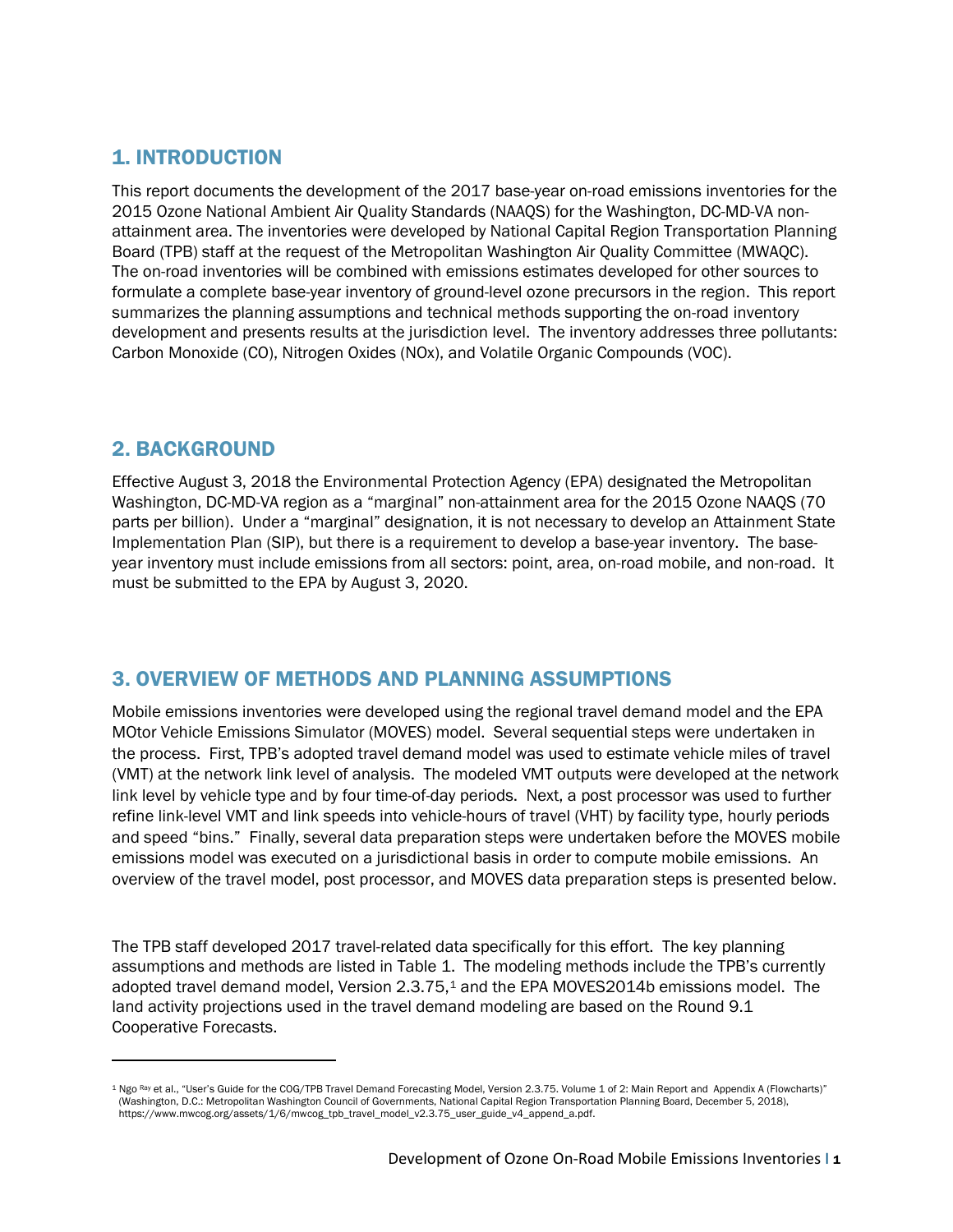| Land Activity:              | COG Round 9.1 Cooperative Forecasts                                                       |
|-----------------------------|-------------------------------------------------------------------------------------------|
| Project Inputs:             | Visualize 2045 Long Range Transportation Plan                                             |
| <b>Travel Demand Model:</b> | Version 2.3.75                                                                            |
| Mobile Emissions Model:     | MOVES2014b                                                                                |
|                             | Vehicle Registration Data:   2016 Vehicle Registration Inventories with corrected DC data |

Table 1 Travel-Related Assumptions/Methods Used in the Inventories

The non-travel related inputs to the MOVES2014b model, relating to meteorology, inspection and maintenance programs, and fuel formulation and supply, were provided by state air agencies in coordination with COG's Department of Environmental Programs (DEP). DEP staff provided modeling assumptions and guidance in a May 18, 2019 email (Attachment A). The non-travel related assumptions and methods underlying the ozone emissions inventories are listed in Table 2.

Table 2 Non-Travel Related Assumptions and Methods Used in the Inventories

| Inspection& Maintenance Programs: | Year-specific programs/MOVES2014b format |
|-----------------------------------|------------------------------------------|
| <b>Fuel Programs:</b>             | Year-specific programs/MOVES2014b format |
| Meteorology:                      | July 2017 data from Dulles Airport       |

The Washington, D.C region Ozone Non-Attainment Area includes the following jurisdictions: Washington, D.C., Montgomery County, Prince George's County, Frederick County, Charles County, Calvert County, the City of Alexandria, Arlington County, Fairfax County, Loudoun County, and Prince William County. The cities and towns within each jurisdiction are also included. The Ozone Non-Attainment Area and the area associated with travel modeling are shown in Figure 1.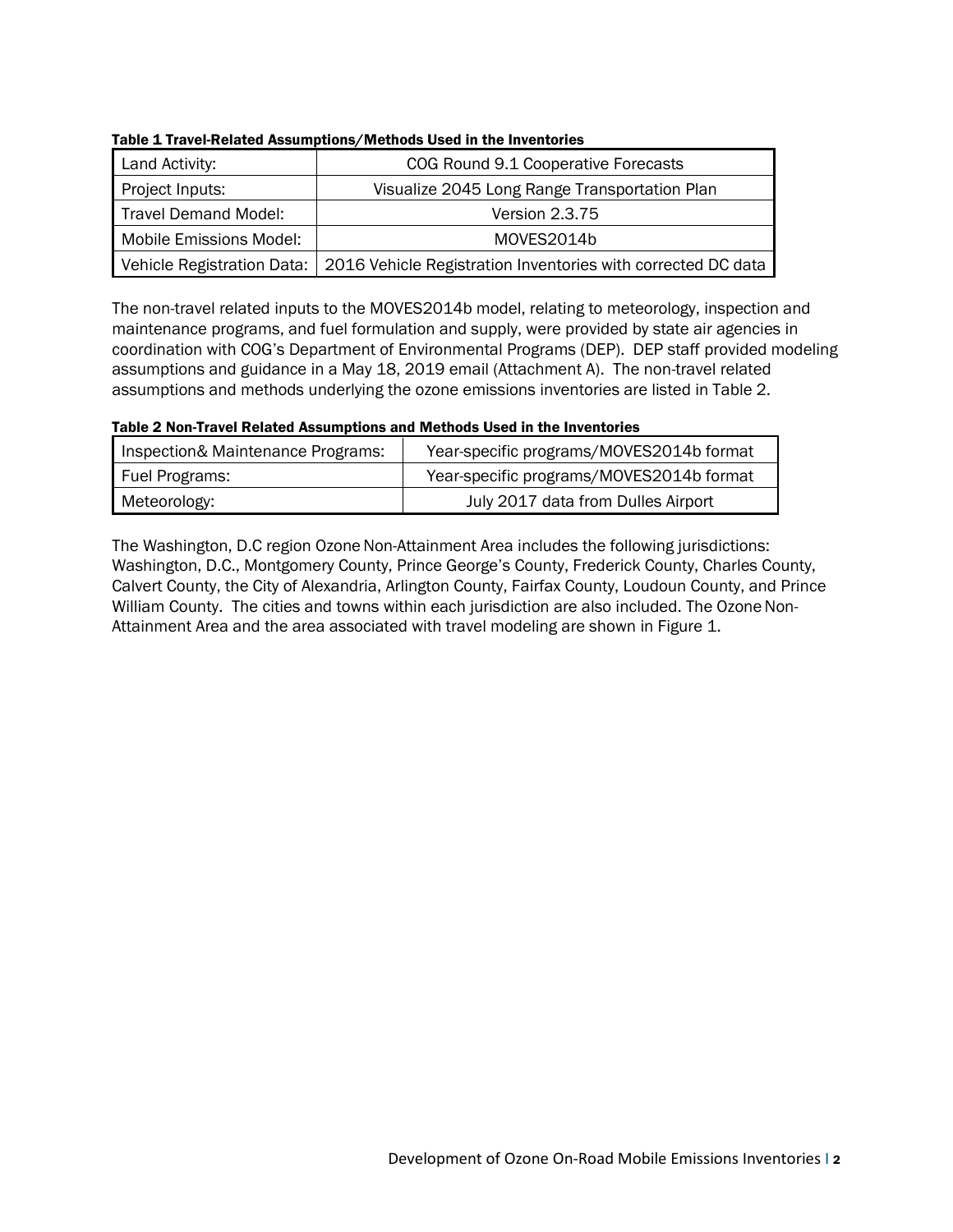

Figure 1 Washington DC-MD-VA Ozone Non-Attainment Area Map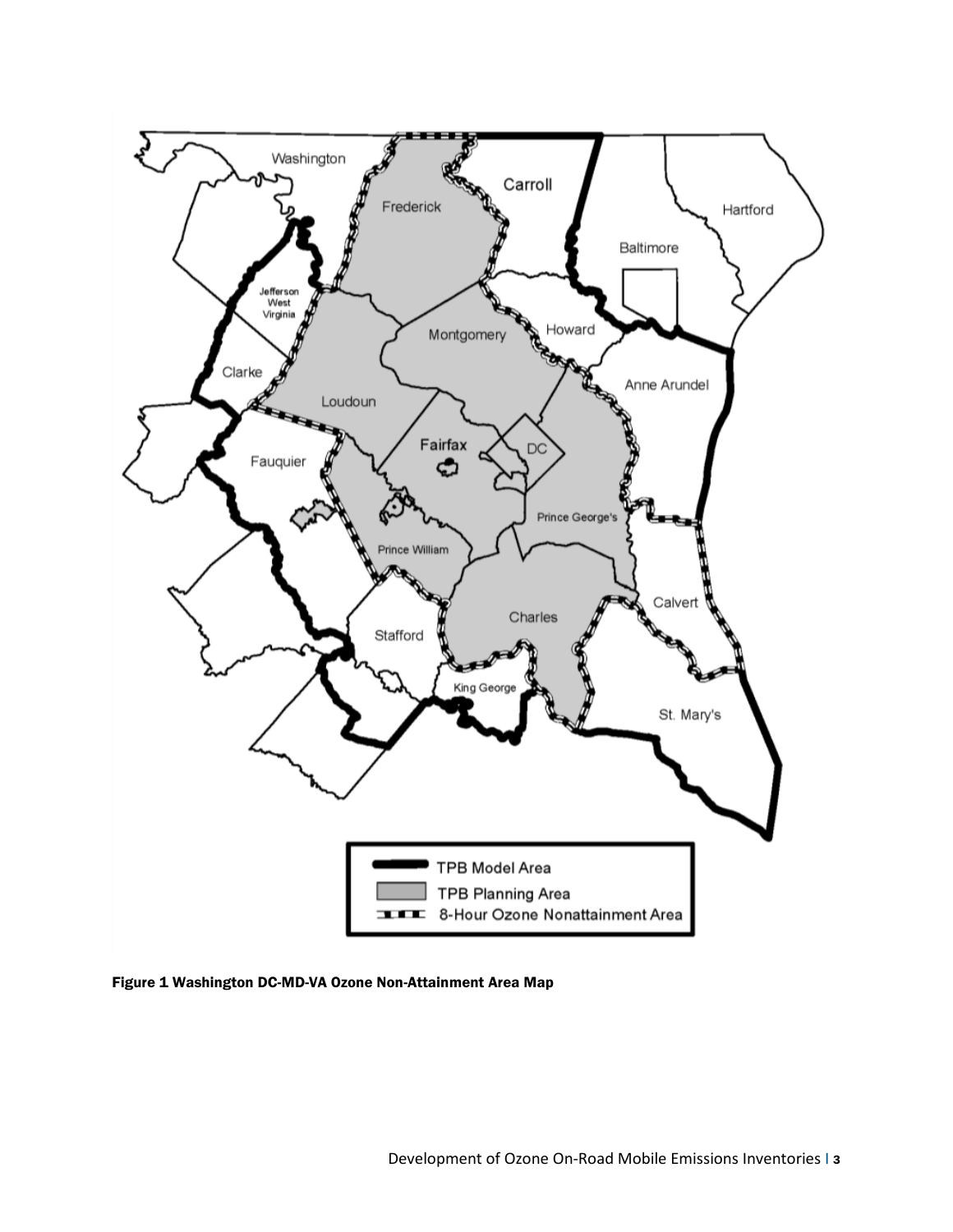## 4. TRAVEL DEMAND MODEL AND INPUTS

The Version 2.3.75 Travel Model is an aggregate, trip-based, four-step travel demand model that operates on a 3,722 Transportation Analysis Zone (TAZ) system. The Ver. 2.3 Model was calibrated to year-2007 conditions (using the 2007/08 Household Travel Survey and several on-board transit surveys).<sup>2</sup> The model was validated twice – first to year-2010 conditions  $3$  and second to year-2014 conditions.[4](#page-9-2) The Version 2.3.75 Model is documented in a recent User's Guide.[5](#page-9-3)

The COG Round 9.1 Cooperative Forecasts are projections of households, population, and employment (by type), prepared at the TAZ level. Household and employment summaries by jurisdiction for the 2017 analysis year are provided in Table 3.

| <b>Jurisdiction</b>     | <b>Households</b> | Employment |
|-------------------------|-------------------|------------|
| District of Columbia    | 305,963           | 817,462    |
| Montgomery Co., MD      | 381,359           | 529,480    |
| Prince George's Co., MD | 326,394           | 342,747    |
| Arlington Co., VA       | 107,070           | 212,552    |
| City of Alexandria, VA  | 72,980            | 107,792    |
| Fairfax Co., VA         | 423,156           | 708,912    |
| Loudoun Co., VA         | 127,819           | 178,354    |
| Prince William Co., VA  | 165,884           | 182,622    |
| Frederick Co., MD       | 93,284            | 114,013    |
| Charles Co., MD         | 56,331            | 46,759     |
| Calvert Co., MD         | 32,697            | 35,120     |
| <b>Total</b>            | 2,092,937         | 3,275,813  |

#### Table 3 2017 Household and Employment Data

*Source: MWCOG Round 9.1 Cooperative Forecasts. Employment includes an adjustment to ensure that a consistent employment definition is used throughout the modeled area.[6](#page-9-4)*

The travel demand model produces a wide array of outputs including zone-level trip matrices (which are then aggregated to the jurisdiction level) and vehicle volumes on the highway and transit networks. Modeled VMT is the most critical output of the travel model for the purpose of estimating on-road emissions. The jurisdiction-level VMT results estimated by the Version 2.3.75 Travel Demand Model for this exercise are listed in Table 4. The VMT estimates shown reflect on-network

<span id="page-9-0"></span><sup>2</sup> Ronald Milone et al., "Calibration Report for the TPB Travel Forecasting Model, Version 2.3, on the 3,722-Zone Area System," Final Report (Washington, D.C.: Metropolitan Washington Council of Governments, National Capital Region Transportation Planning Board, January 20, 2012), https://www.mwcog.org/transportation/data-and-tools/modeling/model-documentation/.

<span id="page-9-1"></span><sup>3</sup> Ronald Milone to Files, "2010 Validation of the Version 2.3 Travel Demand Model," Memorandum, June 30, 2013,

https://www.mwcog.org/transportation/data-and-tools/modeling/model-documentation/.

<span id="page-9-3"></span><span id="page-9-2"></span><sup>4</sup> Feng Xie to Dusan Vuksan and Mark Moran, "Year-2014 Validation of TPB's Version 2.3 Travel Demand Model," Memorandum, March 12, 2019. 5 Ray Ngo et al., "User's Guide for the COG/TPB Travel Demand Forecasting Model, Version 2.3.75: Volume 1 of 2: Main Report and Appendix A (Flowcharts)" (Washington, D.C.: Metropolitan Washington Council of Governments, National Capital Region Transportation Planning Board, December 5, 2018),

https://www.mwcog.org/transportation/data-and-tools/modeling/model-documentation/. 6 Hamid Humeida and Ray Ngo to Mark S. Moran et al., "Developing Land Use Input Files for the Version 2.3 Travel Model Using Round 9.1 Cooperative

<span id="page-9-4"></span>Forecasts and the CTPP-Based Employment Adjustment Factors (Update and Corrections by Ray Ngo, 10/25/18)," Memorandum, October 25, 2018.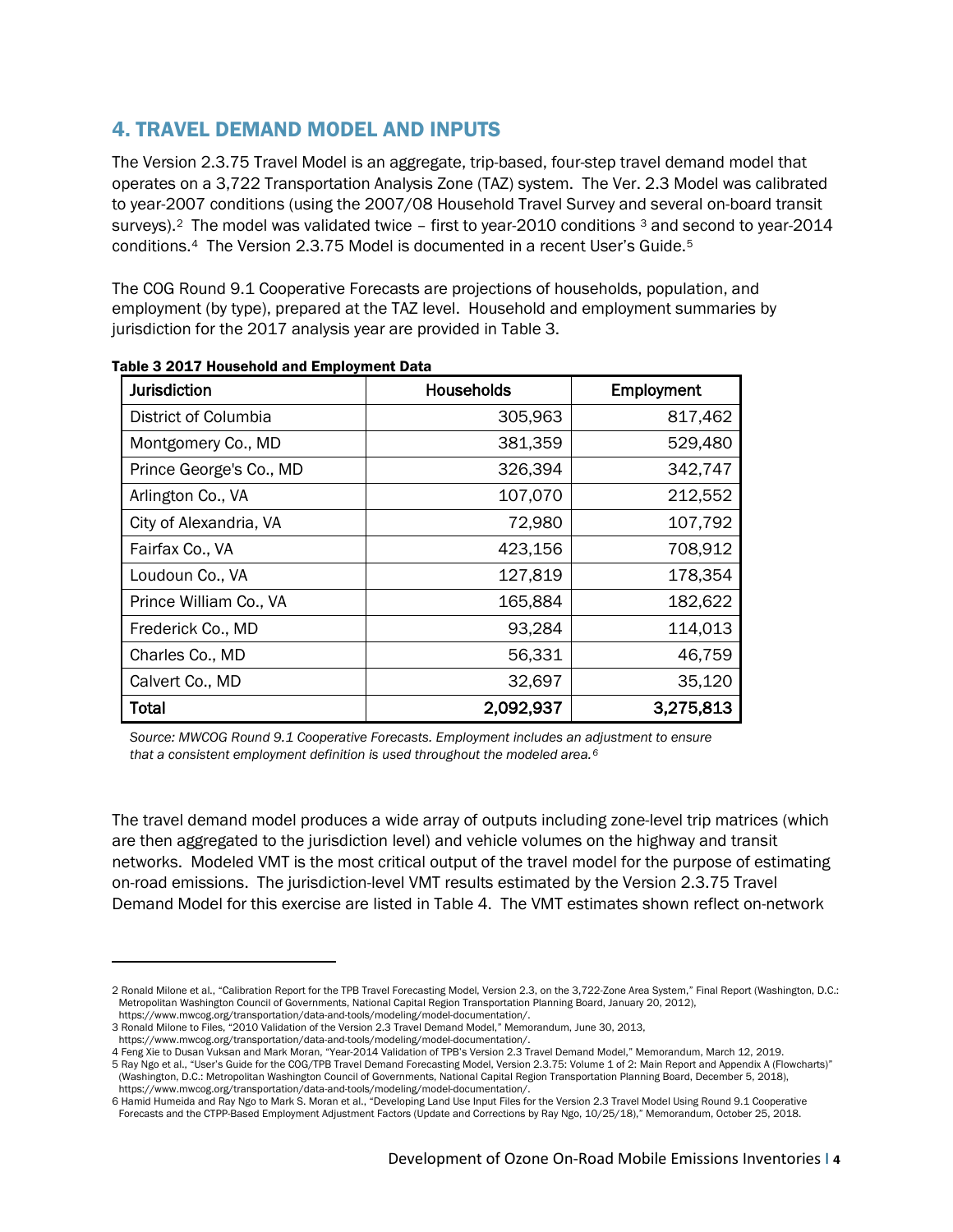travel only and do not include local road VMT, since the networks used in the travel model do not explicitly include local roads (only freeways, arterials, and collectors).

| <b>Jurisdiction</b>     | 2017        |
|-------------------------|-------------|
| District of Columbia    | 8,374,418   |
| Montgomery Co., MD      | 22,242,072  |
| Prince George's Co., MD | 23,725,570  |
| Arlington Co., VA       | 3,971,417   |
| City of Alexandria, VA  | 2,090,483   |
| Fairfax Co., VA         | 27,597,367  |
| Loudoun Co., VA         | 7,913,326   |
| Prince William Co., VA  | 10,179,697  |
| Frederick Co., MD       | 8,992,214   |
| Charles Co., MD         | 3,126,043   |
| Calvert Co., MD         | 1,774,569   |
| Total                   | 119,987,176 |

Table 4 2017 Average Weekday Vehicle Miles Traveled

*Source: 2017 model run using Version 2.3.75 Model, 9.1 Cooperative Forecasts, and Visualize 2045 networks and inputs*

### 5. MOVES MODEL INPUTS

The MOVES model was executed on a year-specific basis, for each jurisdiction in the Ozone Non-Attainment Area. As such, jurisdiction-level databases (or Excel files) are prepared in a format that is consistent with prescribed specifications in the software documentation. Some inputs are prepared as parameters that are defined in MOVES-related scripting. TPB staff currently executes the MOVES2014b model in the "inventory" mode, indicating that the MOVES model is used to calculate actual mobile emissions inventories in short tons per day for each jurisdiction in the non-attainment area (rather than used to calculate rates).

When EPA released initial versions of the MOVES emissions model, a regional task force was formed to provide guidance on MOVES-related inputs that would be acceptable to regional stakeholders. Staff from both transportation and environmental agencies served on the task force. During 18 monthly meetings, between August 2009 and January 2010, the task force agreed to an approach for developing emissions inventories using MOVES. A summary table of the approach is included as Attachment B.

#### 5.1 Post Processor

A post processor is used to reformat network link-level outputs from the travel model into MOVES compatible format. The post processor is used to create vehicle hours of travel (VHT) and vehicle miles traveled (VMT) distributions by jurisdiction. The jurisdictional VMT distributions are distinguished by three vehicle types (passenger vehicles, commercial vehicles, and trucks), and two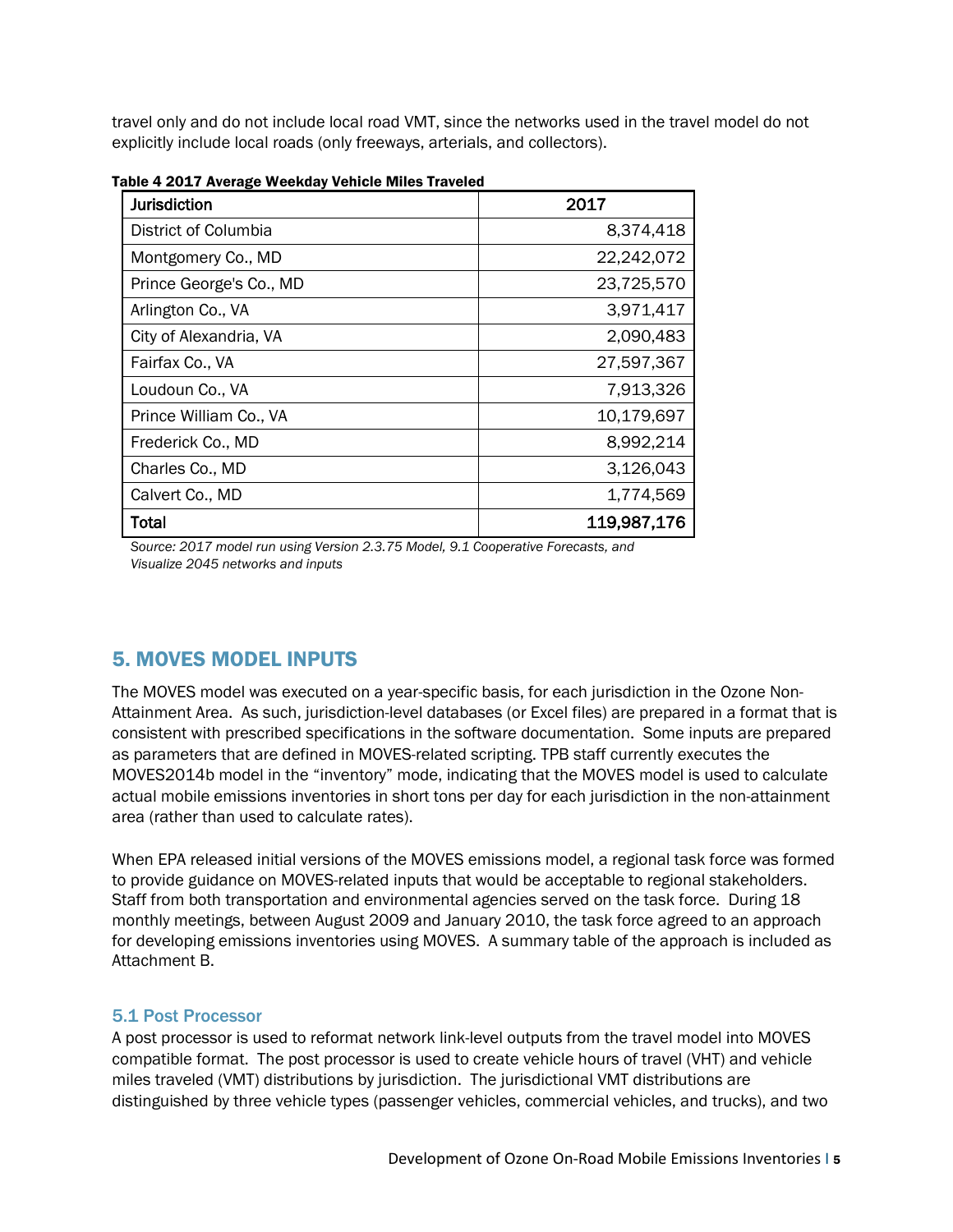facility types (freeways and arterials), and the jurisdictional VHT distributions are further distinguished by hour of day and 14 speed groups or "bins."

The post processor aggregates six travel markets from the travel demand model outputs into three vehicle types as follows:

- Passenger Vehicles = SOV + HOV2 + HOV3 (or more) + Airport Passenger Trips;
- Commercial Vehicles = Commercial Vehicles;
- Heavy Duty Vehicles = Trucks;

Six facility types are grouped into two as follows:

- Freeway = freeway + expressway + freeway ramp; and
- Arterial = major arterial + minor arterial + collector.

The post processor is executed four times for each analysis year: one run for each of the three vehicle types and another for all vehicle types combined. The post processor yields jurisdictional VMT and hourly VHT distributions by MOBILE's 14 speed bins and two facility types.<sup>7</sup> Figure 2 illustrates the post-processing of travel demand outputs. The post processor also includes provisions to add local VMT to the on-network VMT developed by the travel model, so that the full universe of travel is accounted for.

<span id="page-11-0"></span><sup>7</sup> Prior to the EPA MOVES model, the EPA MOBILE model was used.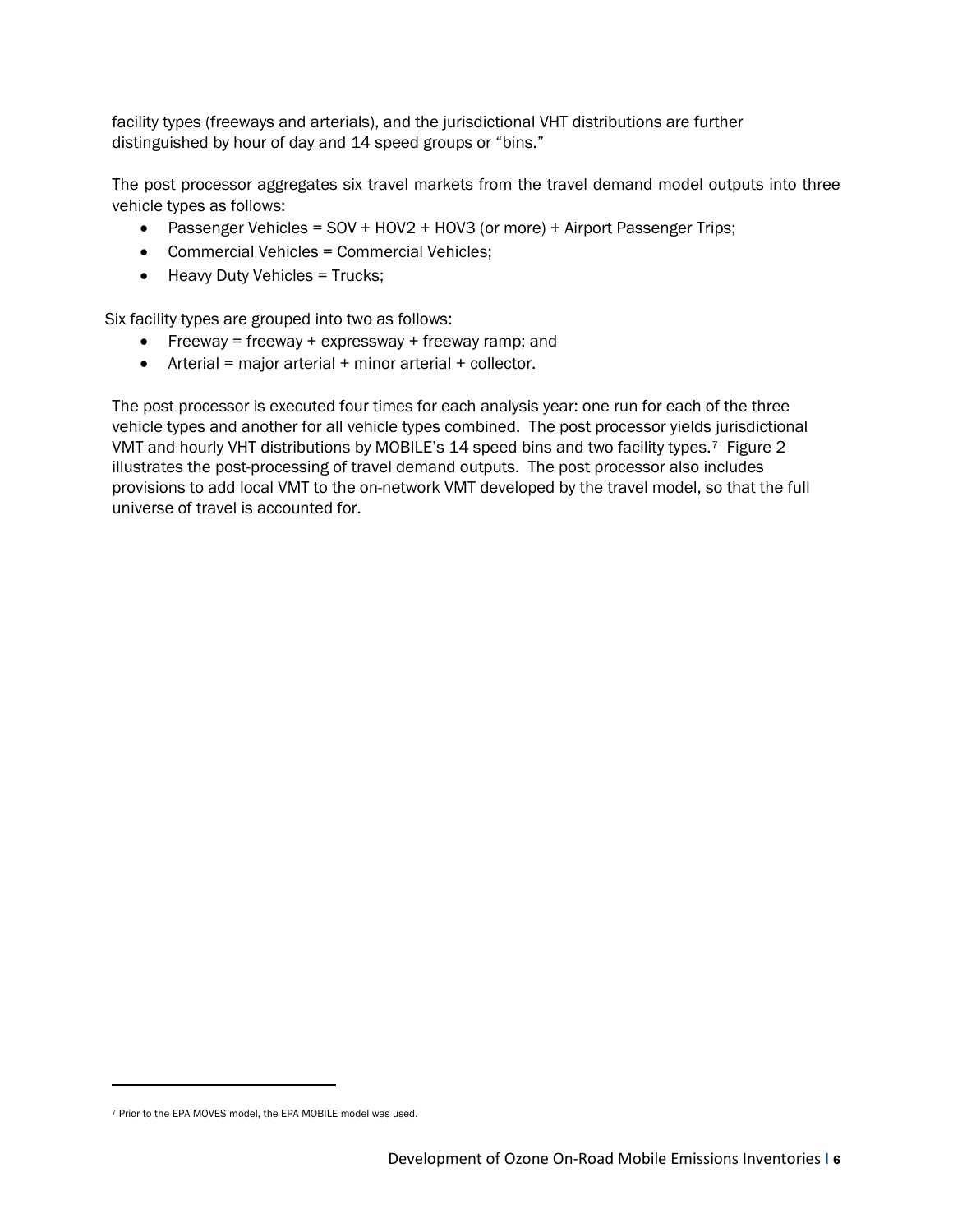

Truck = heavy duty vehicle

Freeway = freeway, expressway & freeway ramp Arterial = major/minor arterials, collectors & local roads

#### Figure 2 Post-Processing of Travel Demand Results

#### 5.2 VMT/VHT Fractions

The MOVES2014b model requires annual VMT by five Highway Performance Monitoring System (HPMS) vehicle types:

- Motorcycle (sourceTypeID = 10);
- Light-duty vehicle (sourceTypeID = 25);
- Buses (sourceTypeID = 40);
- Single-unit trucks (sourceTypeID = 50); and
- Combination trucks (sourceTypeID =60).

Average annual weekday VMT estimates include on-network data from the travel demand model outputs as well as local road VMT estimates, which are added in exogenously. Auto access VMT for transit riders, estimated from post processing, is added to the VMT of Light Duty Vehicles (sourceTypeID = 25). Modeled VMT is divided into three vehicle types: passenger vehicles, commercial vehicles, and heavy-duty vehicles. Local road VMT is developed by using a combination of observed and simulated data in the post-processing shown in Figure 3.

The local road VMT shares are added to VMT from the travel model to produce total VMT. The resulting total VMT of the three vehicle types is then classified by five MOVES vehicle types using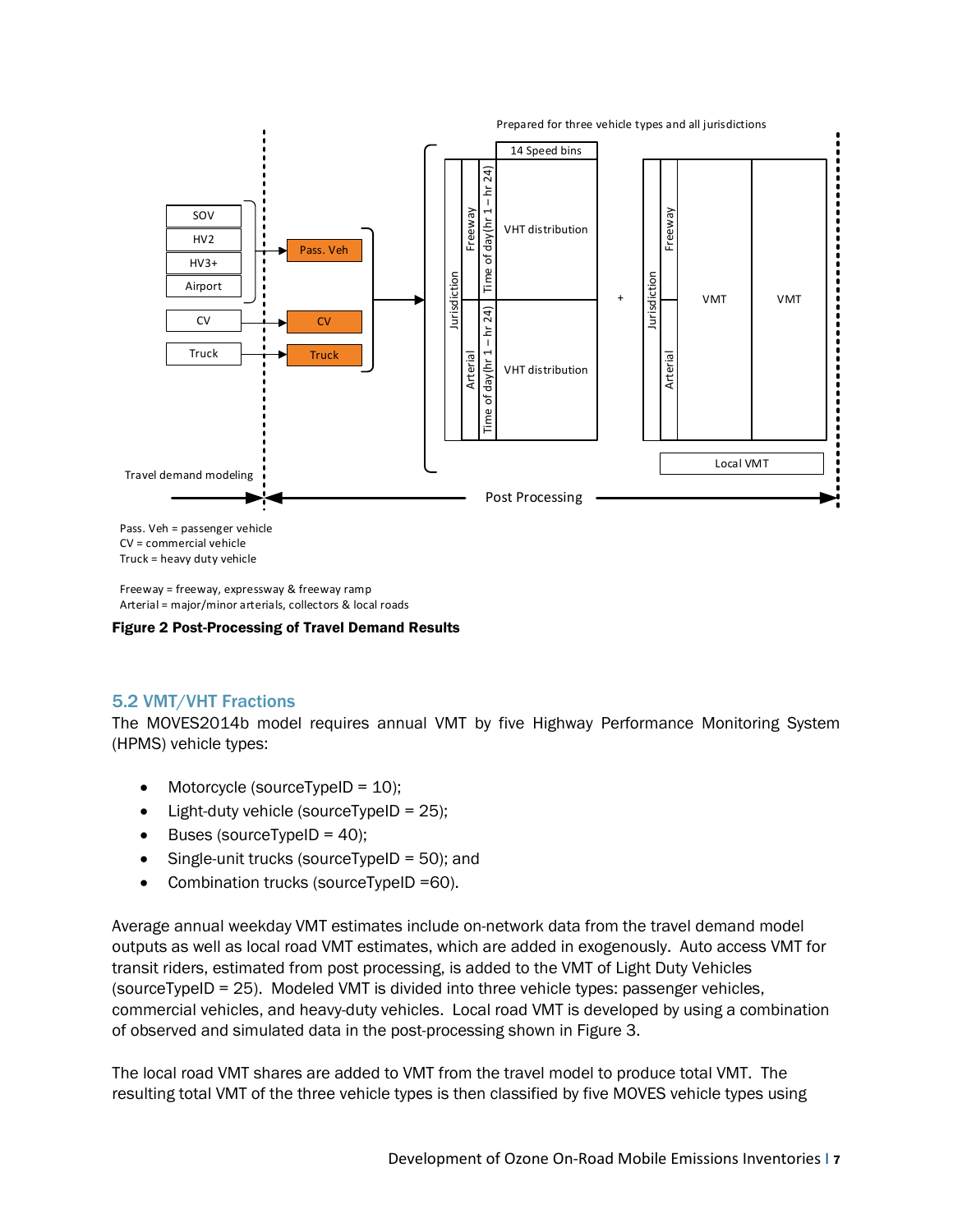observed jurisdictional Highway Performance Monitoring System (HPMS) VMT percentages. Figure 3 illustrates the process of developing VMT for five HPMS vehicle types.



Figure 3 VMT Calculation Process

An EPA converter, [AAD VMT Calculator HPMS.XLS,](http://www.epa.gov/oms/models/moves/tools/aadvmtcalculator_hpms.xls) is used to convert daily VMT to the required annual VMT necessary for MOVES. The converter uses annual average weekday VMT (AADVMT) at the HPMS level to calculate type of day (i.e., weekday or weekend day), monthly and yearly VMT in terms of HPMS and/or MOVES source types. It generates the HPMSVTypeYear, monthVMTFraction, and dayVMTFraction tables from AADVMT and monthly/weekend-day adjustment factors.

#### 5.3 Average Speed

MOVES requires speed distributions by vehicle type and time period. Vehicle Hours of Travel (VHT) distributions are selected as a suitable proxy for average speed distribution. COG/TPB's regional travel demand model outputs are first processed to derive VHT distributions for six vehicle categories:

- Single Occupancy Vehicles (SOV);
- High Occupancy Vehicles 2 (HOV2);
- High Occupancy Vehicles 3+ (HOV3 or more);
- Commercial Vehicles;
- Trucks; and
- Airport Passenger Trips.

Through post-processing, six VHT distributions are developed for three vehicle types, MOBILE's 14 speed bins, hour of the day, and two facility types (i.e., freeways and arterials); and later reclassified into MOVES' 16 speed bins, hour of the day, day of the week (i.e., weekdays and weekend days), and four facility types. Six vehicle types from the travel demand model are reclassified into three vehicle types as follows:

- Passenger Vehicles = SOV + HOV2 + HOV3 (or more) + Airport Passenger Trips;
- Commercial Vehicles = Commercial Vehicles ;
- Heavy Duty Vehicles = Trucks.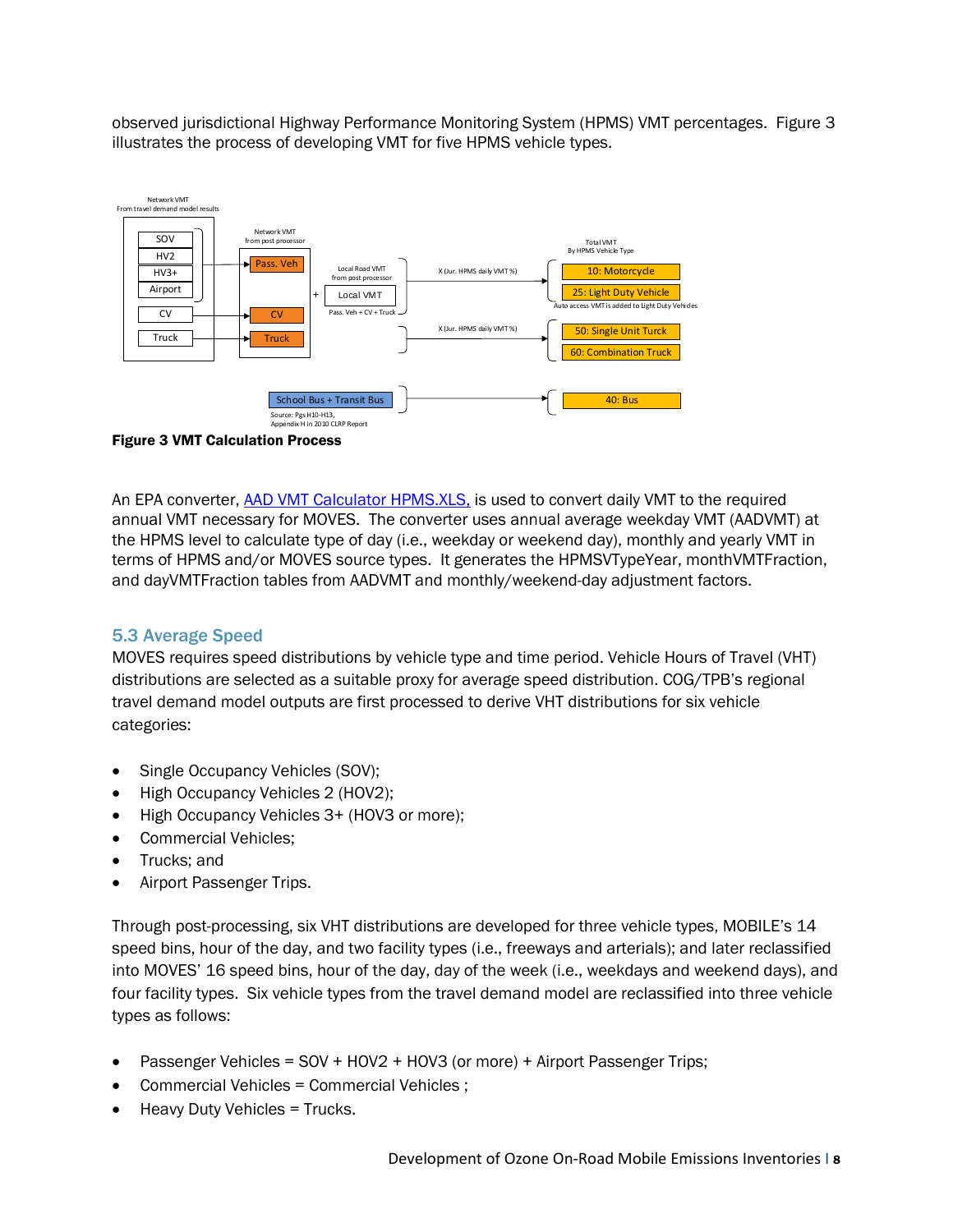MOVES requires: (1) 16 speed bins from 2.5 mph to 75 mph in increments of 5 mph; and (2) four road types, which are a combination of two facility types (i.e., restricted and unrestricted) and two environmental settings (i.e., urban and rural settings). The restricted facilities include freeways, expressways and freeway ramps, while the unrestricted facilities include major/minor arterials, collectors, and local roads. The following assumptions are used to develop average speed distributions fulfilling the MOVES requirements stated above:

- 1. VHT Distribution to Restricted Facilities:
	- a. All vehicle types:
		- Weekday VHT Distribution:
			- All Day: Hourly distribution for all vehicles
		- Weekend VHT Distribution:
			- 11:00 am 7:00 pm: Distribution across the 13 MOVES vehicle type categories reflecting the 3:00 pm hour on a weekday
			- 7:01 pm 10:59 am: Distribution across the 13 MOVES vehicle type categories reflecting the 12:00 am hour on a weekday
- 2. VHT Distribution to Unrestricted Facilities:
	- a. All vehicle types exclusive of refuse trucks, school buses and transit buses:
		- Weekday VHT Distribution:
			- All Day: Hourly distribution for all vehicles
		- Weekend VHT Distribution:
			- 11:00 am 7:00 pm: Distribution reflecting the 3:00 pm hour on a weekday
			- 7:01 pm 10:59 am: Distribution reflecting the 12:00 am hour on a weekday
	- b. Refuse trucks: Refuse trucks operate on a 3-phase cycle: Phase 1 is the period of driving from the dispatch garage to trash collection sites; Phase 2 is the period of the actual trash/recycle collection; Phase 3 is the period of driving back to transfer stations. Using local data from Fairfax County, VA, the average speed of Phases 1 and 3 is assumed to be in the range of 22.5-27.5 miles per hour (i.e., MOVES Speed Bin 6), and the average speed of Phase 2 is assumed to be in the range of 2.5-7.5 miles per hour (i.e., MOVES Speed Bin 2). Based on the above assumptions the refuse truck vehicle type VHT distributions are as follows:
		- Weekday VHT Distribution (see Table 5):
			- 5:00 am–5:00 pm (Trash Collection): VHT hourly distributions according to Phases 1, 2 and 3.
			- 5:01 pm–5:00 am (On Road Phase): VHT hourly distribution consists of Phase 2.
		- Weekend VHT Distribution:
			- All Day: VHT distribution made up of Phase 1 and Phase 3 (on road phases)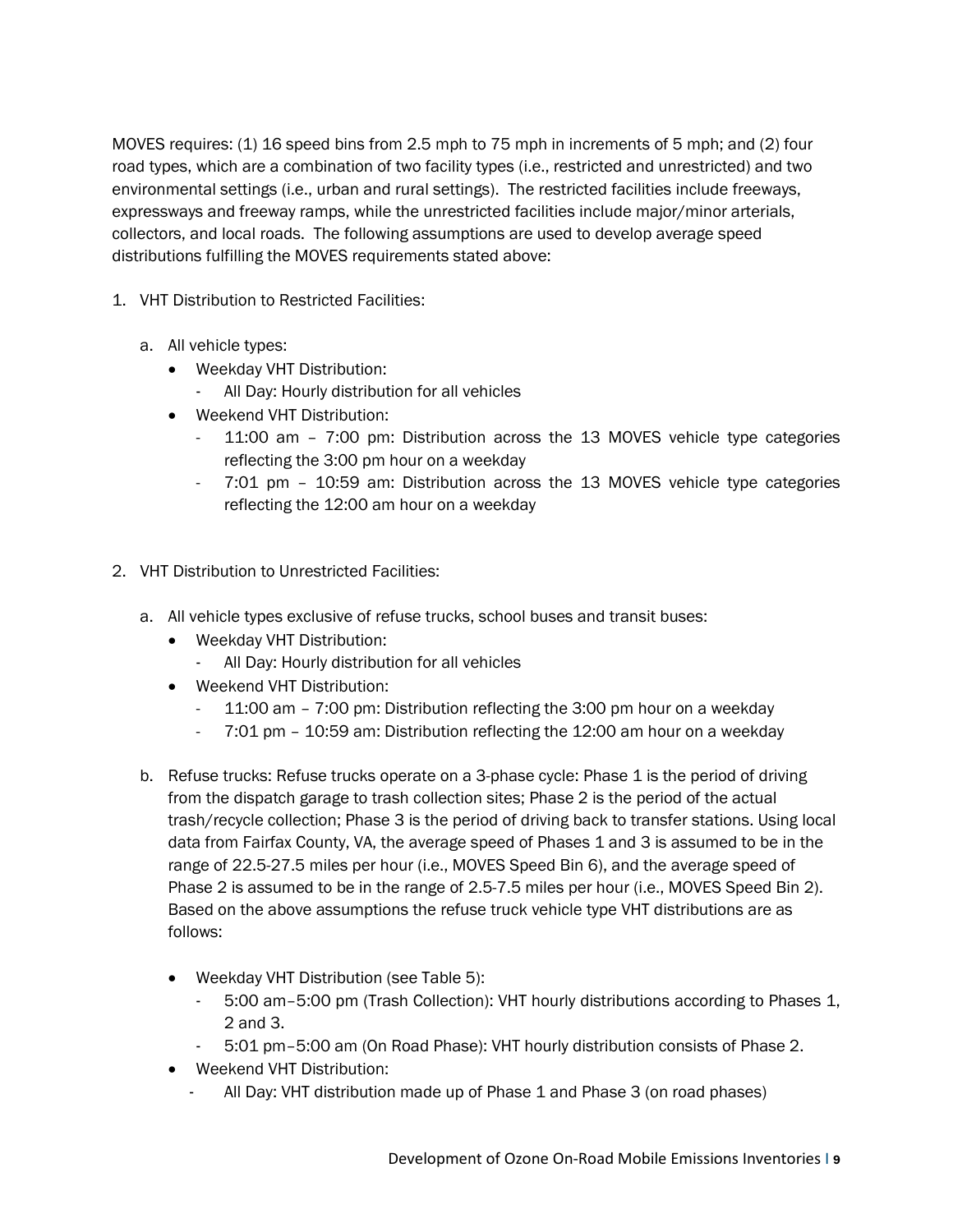- c. School buses:
	- Weekday VHT Distribution:
		- 6:00 am 6:00 pm: VHT distribution (see Table 6)
		- 6:00 pm 6:00 am: VHT distribution of heavy duty vehicles
	- Weekend VHT Distribution:
		- 11:00 am–7:00 pm: VHT Distribution of heavy duty vehicles at 3:00 pm on a weekday
		- 7:00 pm 11:00 am: VHT Distribution of heavy duty vehicles at 12:00 am on a weekday
- d. Transit buses:
	- Weekday VHT Distributions (see Table 7):
		- 6:00 9:00 am: Per WMATA's bus speed distribution of the AM peak period
		- 9:00 am–3:00 pm: Per WMATA's bus speed distribution of the off-peak period
		- 3:00 6:00 pm: Per WMATA's bus speed distribution of the PM peak period
		- 6:00pm-6:00 am: Per WMATA's bus speed distribution of the off-peak period
	- Weekend VHT Distribution (see Table 7):
		- All Day: Per WMATA's bus speed distribution of the off-peak period.

| <b>Speed Bins</b> | <b>Speed Range</b>                      | 5:00 AM - 5:00 PM | 5:01 PM - 4:59 AM |
|-------------------|-----------------------------------------|-------------------|-------------------|
| $\mathbf{1}$      | speed $< 2.5$ mph                       | 0.00%             | 0.00%             |
| $\overline{2}$    | $2.5$ mph $\leq$ speed $\leq$ 7.5mph    | 62.65%            | 0.00%             |
| 3                 | $7.5$ mph $\leq$ speed $\leq$ 12.5mph   | 0.00%             | 0.00%             |
| 4                 | $12.5$ mph $\le$ speed $\le$ 17.5mph    | 0.00%             | 0.00%             |
| 5                 | $17.5$ mph $\le$ speed $\le$ 22.5mph    | 0.00%             | 0.00%             |
| 6                 | $22.5$ mph <= speed < $27.5$ mph        | 37.35%            | 100.00%           |
| 7                 | $27.5$ mph $\leq$ speed $\leq$ 32.5mph  | 0.00%             | 0.00%             |
| 8                 | $32.5$ mph <= speed < 37.5mph           | 0.00%             | 0.00%             |
| 9                 | $37.5$ mph $\leq$ speed $\leq$ 42.5mph  | 0.00%             | 0.00%             |
| 10                | $42.5$ mph $\le$ speed $\le$ 47.5mph    | 0.00%             | 0.00%             |
| 11                | $47.5$ mph $\leq$ speed $\leq$ 52.5mph  | 0.00%             | 0.00%             |
| 12                | $52.5$ mph $\leq$ speed $\leq$ 57.5mph  | 0.00%             | 0.00%             |
| 13                | $57.5$ mph $\leq$ speed $\leq 62.5$ mph | 0.00%             | 0.00%             |
| 14                | $62.5$ mph $\leq$ speed $\leq 67.5$ mph | 0.00%             | 0.00%             |
| 15                | $67.5$ mph <= speed < $72.5$ mph        | 0.00%             | 0.00%             |
| 16                | $72.5$ mph $\leq$ speed                 | 0.00%             | 0.00%             |

Table 5 Average Weekday VHT Distribution for Refuse Trucks

Source: Fairfax County, VA [8](#page-15-0)

<span id="page-15-0"></span><sup>8</sup> Sivasailam, Daivamani, et al., "Vehicle Hours of Travel (VHT) Distribution for Refuse Truck," (MOVES Task Force Meeting, Washington, D.C.: Metropolitan Washington Council of Governments, National Capital Region Transportation Planning Board, September 21, 2010) V:\MOVES\Memos\_MOVES\_Task\_Force\2010.09.21\3.Item 3a.pdf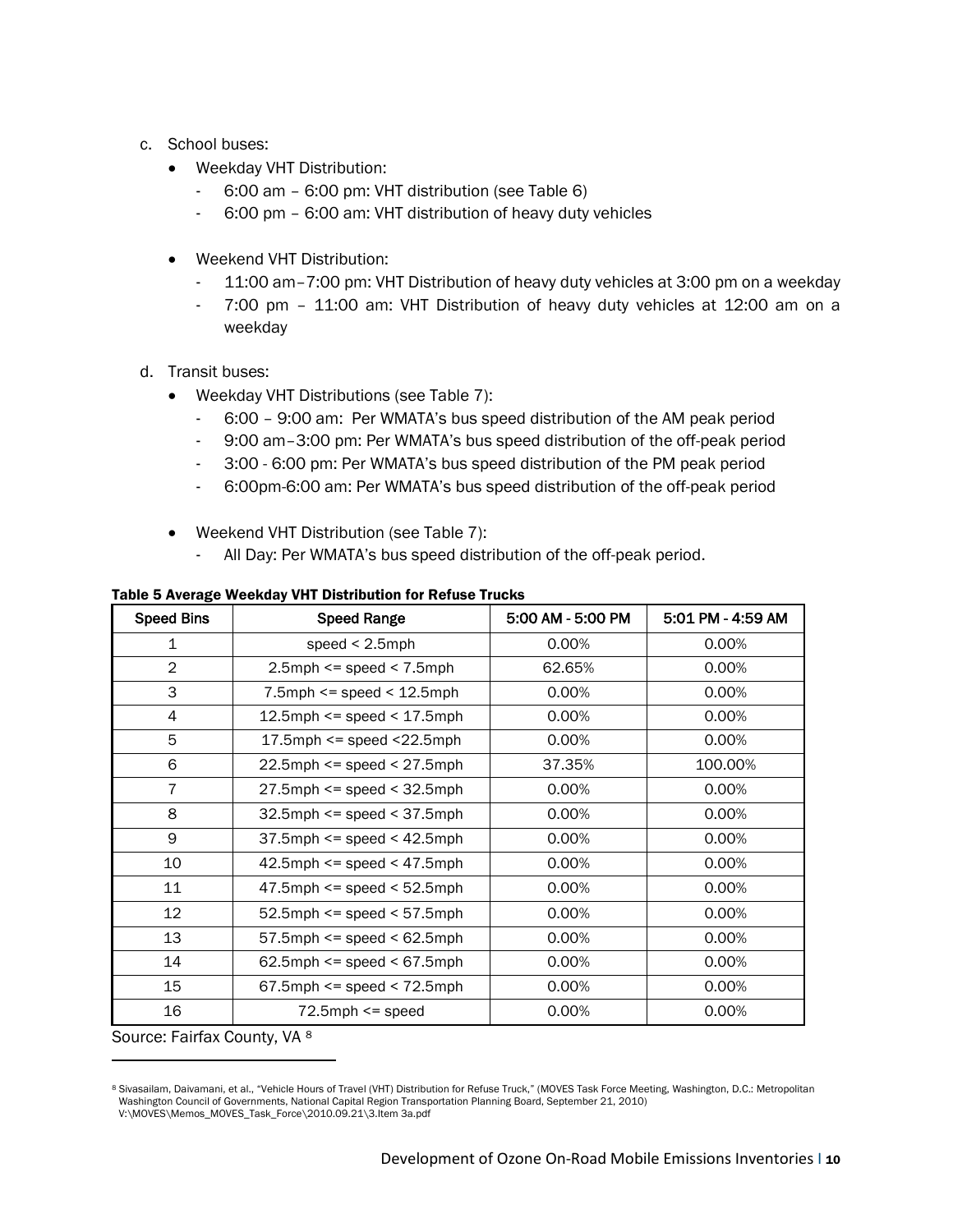| avgSpeedBinID   | avgBinSpeed | avgSpeedBinDesc                        | 6:00AM-9:00AM | 3:00PM-6:00PM | 9:01 AM-2:59P M/6:01 PM-5:59 AM |
|-----------------|-------------|----------------------------------------|---------------|---------------|---------------------------------|
|                 | 2.5         | speed $< 2.5$ mph                      | 9.94%         | 9.10%         | 7.92%                           |
| $\overline{2}$  | 5.          | $2.5$ mph <= speed < $7.5$ mph         | 13.79%        | 18.95%        | 14.49%                          |
| 3               | 10          | $7.5$ mph $\leq$ =speed $\leq$ 12.5mph | 34.07%        | 37.86%        | 31.36%                          |
| 4               | 15          | $12.5$ mph <= speed < $17.5$ mph       | 28.52%        | 23.97%        | 29.17%                          |
| 5               | 20          | $17.5$ mph <= speed <22.5mph           | 10.02%        | 5.92%         | 10.77%                          |
| 6               | 25          | $22.5$ mph <= speed < $27.5$ mph       | 1.88%         | 1.84%         | 3.91%                           |
| 7               | 30          | $27.5$ mph <= speed < $32.5$ mph       | 0.92%         | 0.85%         | 1.04%                           |
| 8               | 35          | $32.5$ mph <= speed < $37.5$ mph       | 0.34%         | 0.60%         | 0.72%                           |
| 9               | 40          | $37.5$ mph <= speed < $42.5$ mph       | 0.14%         | 0.50%         | 0.35%                           |
| 10              | 45          | $42.5$ mph <= speed < $47.5$ mph       | 0.05%         | 0.15%         | 0.15%                           |
| 11              | 50          | $47.5$ mph <= speed < $52.5$ mph       | 0.31%         | 0.28%         | 0.06%                           |
| 12 <sup>°</sup> | 55          | $52.5$ mph <= speed < $57.5$ mph       | 0.00%         | 0.00%         | 0.06%                           |
| 13              | 60          | $57.5$ mph <= speed < 62.5mph          | 0.00%         | 0.00%         | 0.00%                           |
| 14              | 65          | $62.5$ mph <= speed < $67.5$ mph       | 0.00%         | 0.00%         | $0.00\%$                        |
| 15              | 70          | $67.5$ mph <= speed < $72.5$ mph       | $0.00\%$      | 0.00%         | 0.00%                           |
| 16              | 75          | $72.5$ mph $\leq$ speed                | 0.00%         | 0.00%         | 0.00%                           |

#### Table 6 VHT Distribution of School Buses (6:00 am – 6:00 pm)

Source: Fairfax County, VA

#### Table 7 VHT Distribution of Transit Buses

| <b>Speed Bins</b> | <b>Speed Range</b>                    | <b>Bus Trip 1</b> | <b>Bus Trip 2</b> | <b>Bus Trip 3</b> | <b>Bus Trip 4</b> | <b>Bus Trip 5</b> | <b>Bus Trip 6</b> | <b>Bus Trip 7</b> | <b>Bus Trip 8</b> |        |        |        | Bus Trip 9   Bus Trip 10   Bus Trip 11   Weighted Average |
|-------------------|---------------------------------------|-------------------|-------------------|-------------------|-------------------|-------------------|-------------------|-------------------|-------------------|--------|--------|--------|-----------------------------------------------------------|
|                   | speed $<$ 2.5mph                      | 35.20%            | 24.30%            | 17.58%            | 14.65%            | 7.90%             | 16.11%            | 6.65%             | 18.30%            | 25.76% | 16.18% | 17.67% | 19.21%                                                    |
| 2                 | $2.5$ mph $\leq$ speed $<$ 7.5mph     | 10.87%            | 11.57%            | 6.45%             | 11.04%            | 29.89%            | 20.20%            | 44.83%            | 11.01%            | 9.68%  | 6.49%  | 9.12%  | 14.39%                                                    |
| з                 | $7.5$ mph <= speed < 12.5mph          | 10.90%            | 9.35%             | 12.89%            | 6.50%             | 26.31%            | 17.69%            | 3.34%             | 9.12%             | 9.52%  | 6.69%  | 8.69%  | 10.92%                                                    |
| 4                 | 12.5mph <= speed < 17.5mph            | 8.81%             | 9.18%             | 8.59%             | 9.45%             | 6.00%             | 11.13%            | 23.76%            | 10.12%            | 9.98%  | 8.46%  | 10.32% | 10.37%                                                    |
| 5                 | $17.5$ mph <= speed <22.5mph          | 5.01%             | 10.15%            | 5.18%             | 14.04%            | 3.04%             | 5.94%             | 4.09%             | 10.36%            | 7.57%  | 9.74%  | 12.02% | 8.30%                                                     |
| 6                 | 22.5mph <= speed < 27.5mph            | 8.91%             | 8.55%             | 11.62%            | 12.59%            | 6.18%             | 5.30%             | 3.54%             | 7.29%             | 7.11%  | 8.87%  | 11.73% | 8.13%                                                     |
| 7                 | $ 27.5$ mph <= speed < 32.5mph        | 8.79%             | 7.97%             | 14.36%            | 11.28%            | 5.86%             | 13.33%            | 6.35%             | 9.43%             | 5.37%  | 10.06% | 10.20% | 9.41%                                                     |
| 8                 | 32.5mph <= speed < 37.5mph            | 5.33%             | 9.10%             | 5.86%             | 13.43%            | 7.62%             | 3.32%             | 6.36%             | 13.79%            | 8.68%  | 12.04% | 6.81%  | 7.81%                                                     |
| 9                 | $37.5$ mph <= speed < 42.5mph         | 3.43%             | 6.89%             | 8.69%             | 7.02%             | 4.80%             | 3.76%             | 1.07%             | 7.94%             | 9.79%  | 13.81% | 8.16%  | 7.22%                                                     |
| 10                | $ 42.5$ mph $\leq$ speed $<$ 47.5 mph | 1.72%             | 2.44%             | 8.79%             | 0.00%             | 2.40%             | 2.87%             | 0.00%             | 1.31%             | 5.83%  | 5.15%  | 4.75%  | 3.42%                                                     |
| 11                | $ 47.5$ mph $\leq$ speed $<$ 52.5 mph | 0.68%             | 0.00%             | 0.00%             | 0.00%             | 0.00%             | 0.36%             | 0.00%             | 0.67%             | 0.31%  | 2.27%  | 0.36%  | 0.59%                                                     |
| 12                | $52.5$ mph $\leq$ speed $<$ 57.5 mph  | 0.34%             | 0.50%             | 0.00%             | 0.00%             | 0.00%             | 0.00%             | 0.00%             | 0.67%             | 0.41%  | 0.24%  | 0.18%  | 0.23%                                                     |
| 13                | $ 57.5$ mph <= speed < 62.5mph        | 0.00%             | 0.00%             | 0.00%             | 0.00%             | 0.00%             | 0.00%             | 0.00%             | 0.00%             | 0.00%  | 0.00%  | 0.00%  | 0.00%                                                     |
| 14                | $62.5$ mph $\leq$ speed $<$ 67.5 mph  | 0.00%             | 0.00%             | 0.00%             | 0.00%             | 0.00%             | 0.00%             | 0.00%             | 0.00%             | 0.00%  | 0.00%  | 0.00%  | 0.00%                                                     |
| 15                | $67.5$ mph <= speed < 72.5mph         | 0.00%             | 0.00%             | 0.00%             | 0.00%             | 0.00%             | 0.00%             | 0.00%             | 0.00%             | 0.00%  | 0.00%  | 0.00%  | 0.00%                                                     |
| 16                | $72.5$ mph $\leq$ = speed             | 0.00%             | 0.00%             | 0.00%             | 0.00%             | 0.00%             | 0.00%             | 0.00%             | 0.00%             | 0.00%  | 0.00%  | 0.00%  | 0.00%                                                     |

Source: Washington Metropolitan Area Transit Authority (WMATA)

#### 5.4 Road Type

COG/TPB travel demand model has six facility types; and these facilities are grouped into two as follows for MOVES:

- Restricted facility = freeway + expressway + freeway ramp; and
- Unrestricted facility = major arterial + minor arterial + collector.

Restricted and Unrestricted facilities are further divided into urban or rural facilities. Thus five facility types were created as urban restricted, urban unrestricted, rural restricted, rural unrestricted, and off network.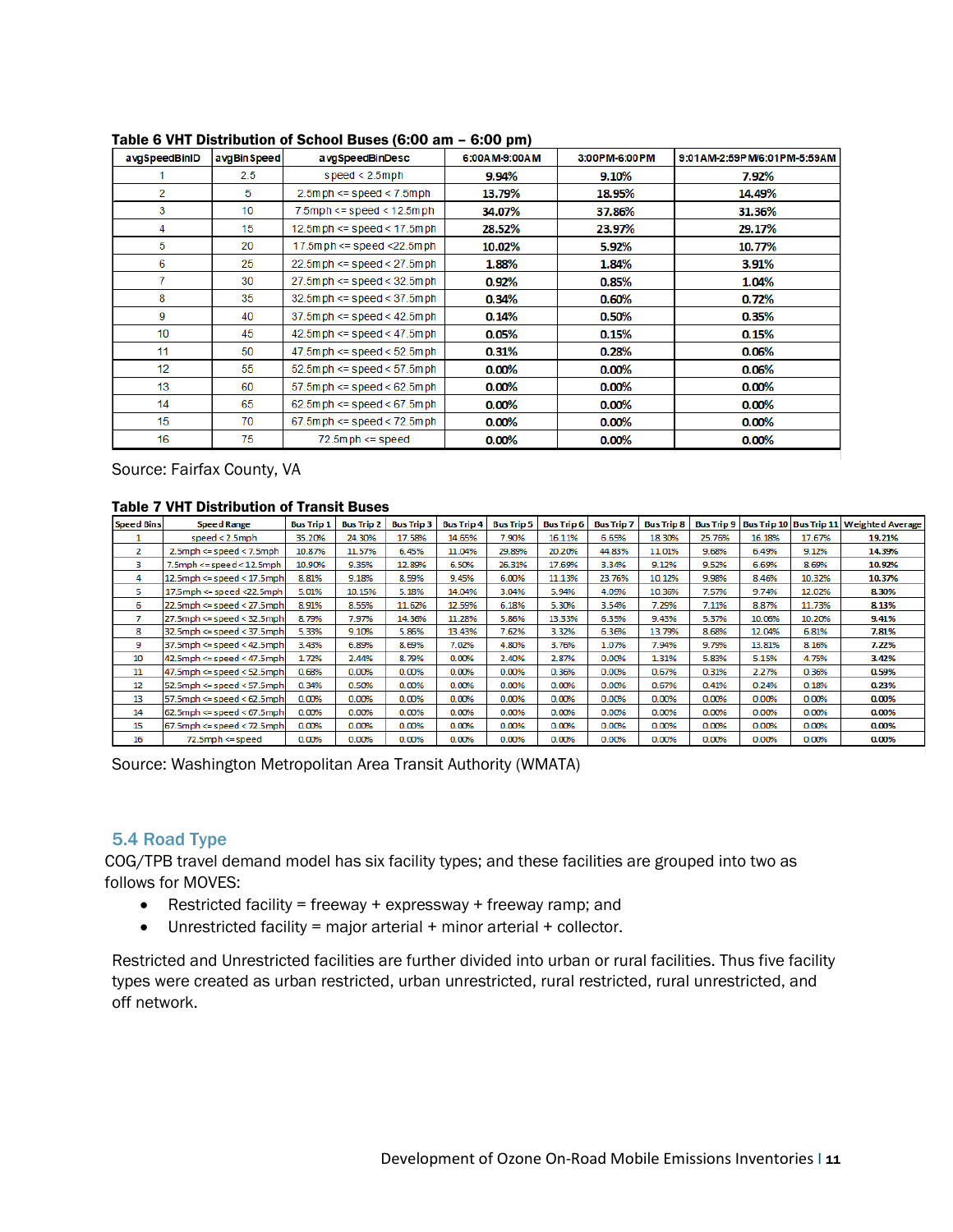#### 5.5 Age Distribution

Every three years since 2005, the departments of motor vehicles of the District of Columbia, Maryland, and Virginia have been supplying COG/TPB with vehicle registration data for use in Air Quality Conformity (AQC) Determinations and State Implementation Plan (SIP) updates. The most recent 2016 Vehicle Identification Number (VIN) data are a snapshot of vehicle registrations by year, collected by departments of motor vehicles in the three states. The VIN data contain a broad range of attributes of the vehicles registered in the jurisdictions of the Metropolitan Washington DC area. The latest data were used in the development of the vehicle population profiles (i.e., vehicle age and vehicle type distribution) for the 2015 Ozone NAAQS 2017 base-year emissions estimates.

Prior to using the VIN data as input to MOVES, the 'raw' vehicle registration data were decoded using a commercial decoding software program[.9](#page-17-0) Following EPA's guidelines, the data were decoded in two steps: (1) the 'raw' data were decoded to a Mobile 6.2 format; and (2) the Mobile 6.2 format vehicle population distributions were converted to a MOVES format using an EPA converter.[10](#page-17-1) Thus, 16 Mobile vehicle types and 25 vehicle age categories were mapped into MOVES' 13 vehicle and 31 vehicle age categories. The vehicle population of the 2016 VIN data was reviewed by the COG/TPB technical oversight committees prior to becoming approved for transportation planning applications.

#### 5.6 Fuel Formulation

The state air agencies of the District of Columbia, the state of Maryland, and the Commonwealth of Virginia provided fuel characteristics data in a MOVES2014b ready format. For year 2017, the gasoline sulfur content was 25 ppm or lower.

#### 5.7 Meteorology Data

The temperature and humidity data used for the 2015 Ozone NAAQS 2017 base year were developed using July 2017 meteorology data from Dulles International Airport.

#### 5.8 Ramp Fraction

Local data were used to estimate the local ramp fraction using a method approved by the MOVES Task Force. The locally-derived percentage is equal to 8 percent of VHT, which, coincidentally, is the same as the MOVES default value.

#### 5.9 Road Type Distribution

Vehicle Miles Traveled (VMT) was distributed into MOVES 13 vehicle types and four road (facility) types. The method of developing VMT distribution was as follows:

<span id="page-17-0"></span><sup>9</sup> VinPower, Copyright; ESP Data Solutions Inc., Product version 4.0.0.16

<span id="page-17-1"></span><sup>10</sup> RegistrationDistributionConverter\_Veh16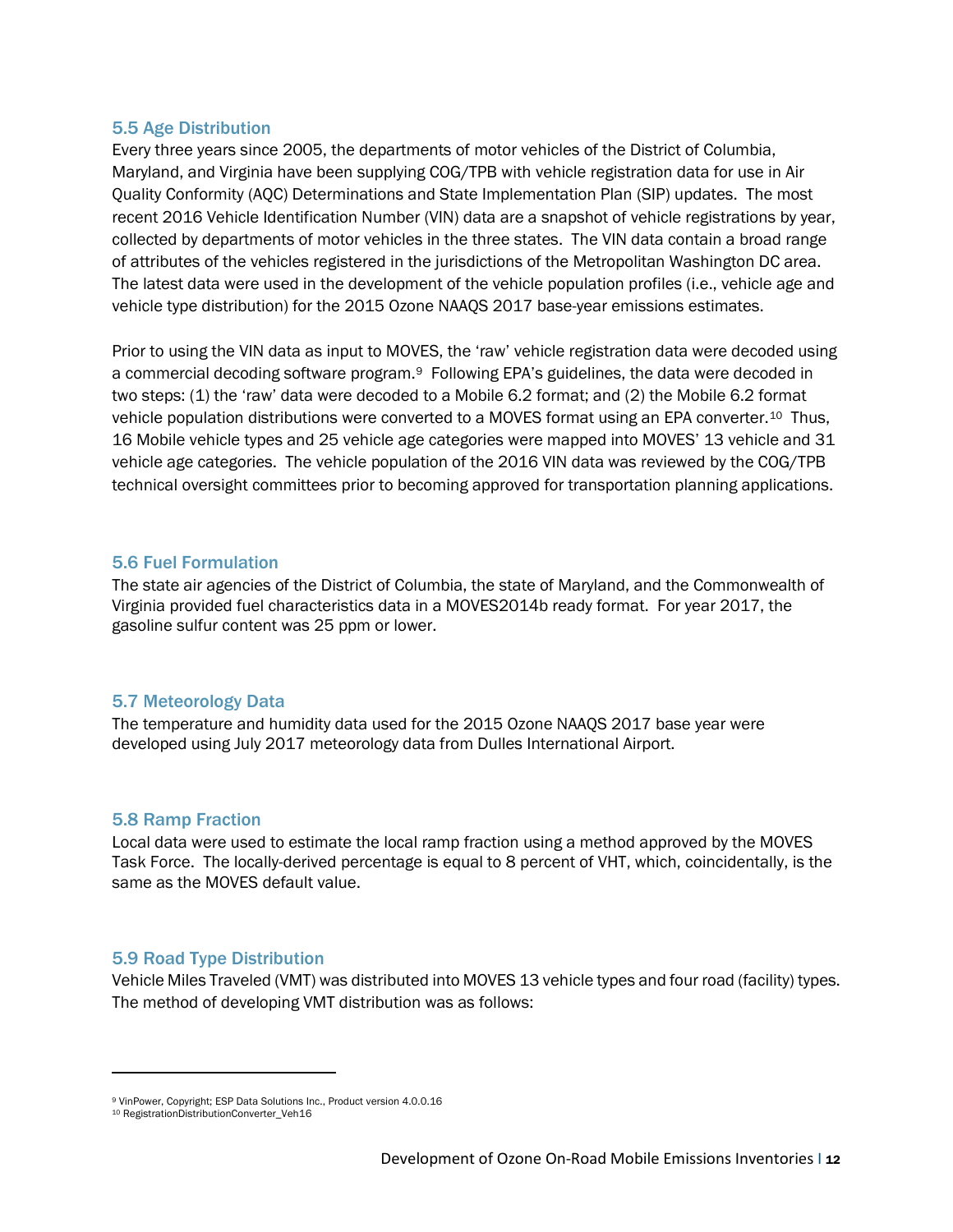- 1. Through post-processing of travel demand results, jurisdictional VMT distributions of six vehicle types were reclassified to VMT distributions by three vehicle types as follows:
	- Passenger Vehicles = SOV + HOV2 + HOV3 (or more) + Airport Passenger Trips;
	- Commercial Vehicles = Commercial Vehicles;
	- Heavy Duty Vehicles = Trucks.
- 2. VMT percentages by three vehicle types were allocated to MOVES vehicle types as follows:
	- Passenger Vehicles: VMT percentages by facility type were applied to motorcycles, passenger cars and passenger trucks;
	- Commercial Vehicles: VMT percentages by facility type were applied to commercial trucks;
	- Heavy Duty Vehicles: VMT percentages by facility type were applied to single-unit short- and long-haul trucks, and combination short- and long-haul trucks;
	- Refuse Trucks and Motor Homes: MOVES default percentage values;
	- School, Transit and Intercity Buses (Tables 6 and 7): Local network percentages from local data sources (i.e., local bus operators); and
	- Urban and rural percentage split factors were used to further allocate facility type VMT between urban and rural facilities. These factors vary by jurisdiction and were based on the latest HPMS VMT data provided by the three state transportation agencies. Figure 4 illustrates the process of allocating VMT by vehicle type, facility type, and urban/rural split.



Figure 4 Road Type Distribution Development Process

#### 5.10 Source Type (Vehicle) Population

Source type population, or vehicle population, was acquired from the vehicle registration (VIN) data. The VIN decoding software output vehicle population totals by Mobile 6.2 vehicle types. The vehicle population from the VIN data was then used to estimate vehicle population for 2017.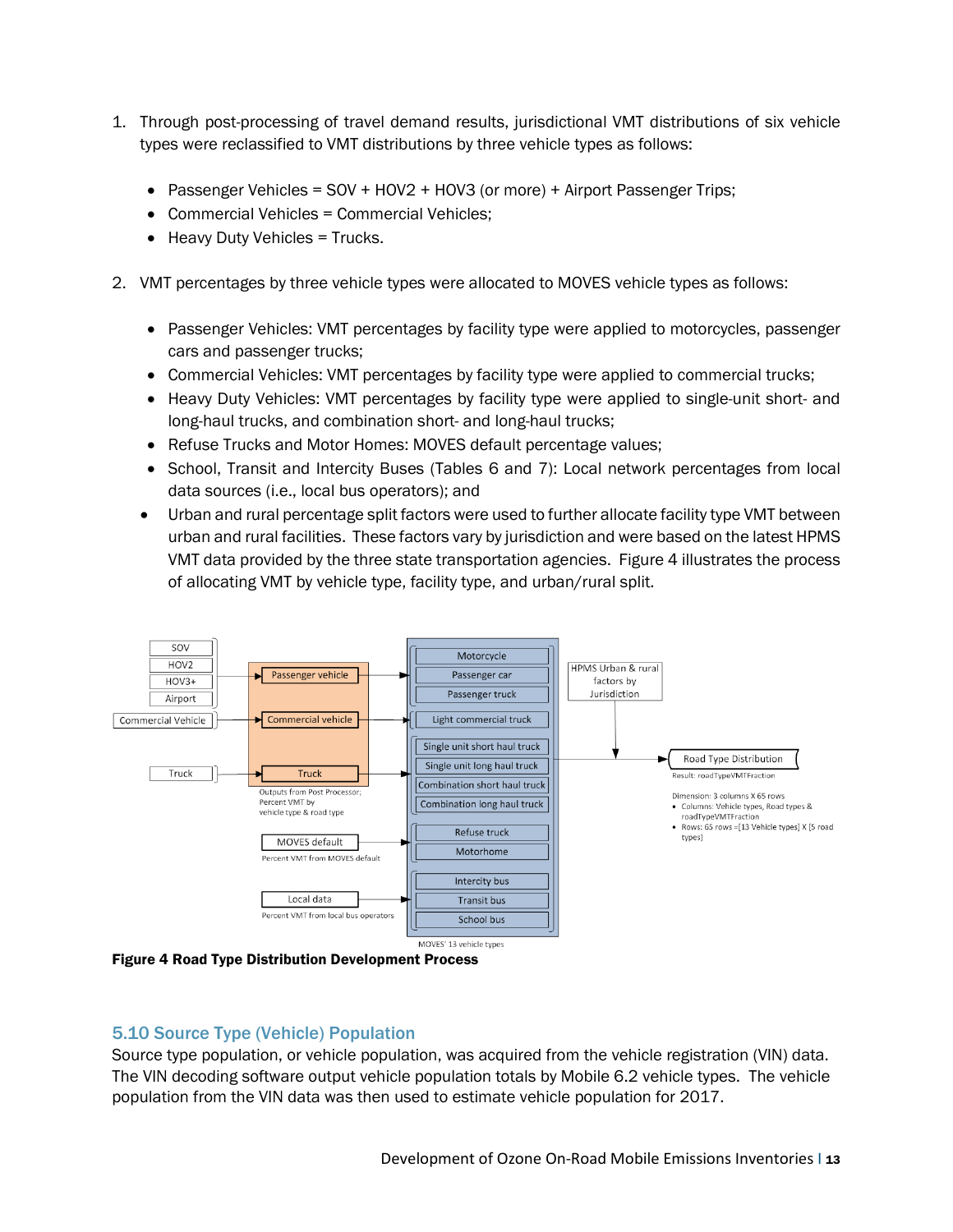Table 8 shows the vehicle population for base year 2017. Vehicle profiles were prepared in a Mobile format in this data processing first and were converted to a MOVES vehicle type using a vehicle mapping table provided by EPA.

| <b>State</b> | <b>Jurisdiction</b>           | <b>Vehicle Population</b> |
|--------------|-------------------------------|---------------------------|
| DC           | District of Columbia          | 308,999                   |
|              | <b>DC Total</b>               | 308,999                   |
|              | <b>Calvert County</b>         | 91,525                    |
|              | <b>Charles County</b>         | 140,213                   |
| <b>MD</b>    | <b>Frederick County</b>       | 229,948                   |
|              | <b>Montgomery County</b>      | 776,463                   |
|              | <b>Prince George's County</b> | 643,527                   |
|              | <b>MD Total</b>               | 1,881,676                 |
|              | City of Alexandria            | 130,271                   |
|              | Arlington County              | 149,793                   |
| VA           | <b>Fairfax County</b>         | 972,911                   |
|              | Loudoun County                | 294,109                   |
|              | <b>Prince William County</b>  | 414,079                   |
|              | VA total                      | 1,961,164                 |
|              | <b>Regional Total</b>         | 4,151,840                 |

| <b>Table 8 2017 Vehicle Population</b> |
|----------------------------------------|
|----------------------------------------|

#### 5.11 Inspection/Maintenance (I/M) Programs & Hoteling

The state air agencies of the District of Columbia, Maryland, and Virginia provided details of Inspection/Maintenance (I/M) programs in a MOVES2014b-ready format. Hotelling (or hoteling) is the term used in MOVES to refer to lengthy periods of idling by long-haul trucks, such as when truckers spend the night in their vehicles.<sup>[11](#page-19-0)</sup> Hoteling data are not provided by local air agencies, so the MOVES default hoteling data were used.

#### 5.12 Source Type (Vehicle) Population

In addition to the environmental inputs there are state-specific programs that were taken into account in the analyses:

- Early implementation of the National Low-Emission Vehicle (NLEV) Program: The District of Columbia, Maryland, and Virginia adopted an Early NLEV program, which was reflected. Early NLEV input database file – MOVES2014\_early\_NLEV
- Stage II Gasoline Vapor Control Programs: Varies by jurisdiction as follows:

<span id="page-19-0"></span><sup>11</sup> David Brzezinski, "Updating Hotelling Hours in MOVES," (December 7, 2016), https://www.epa.gov/sites/production/files/2017-01/documents/hotelinghrs-moves.pdf.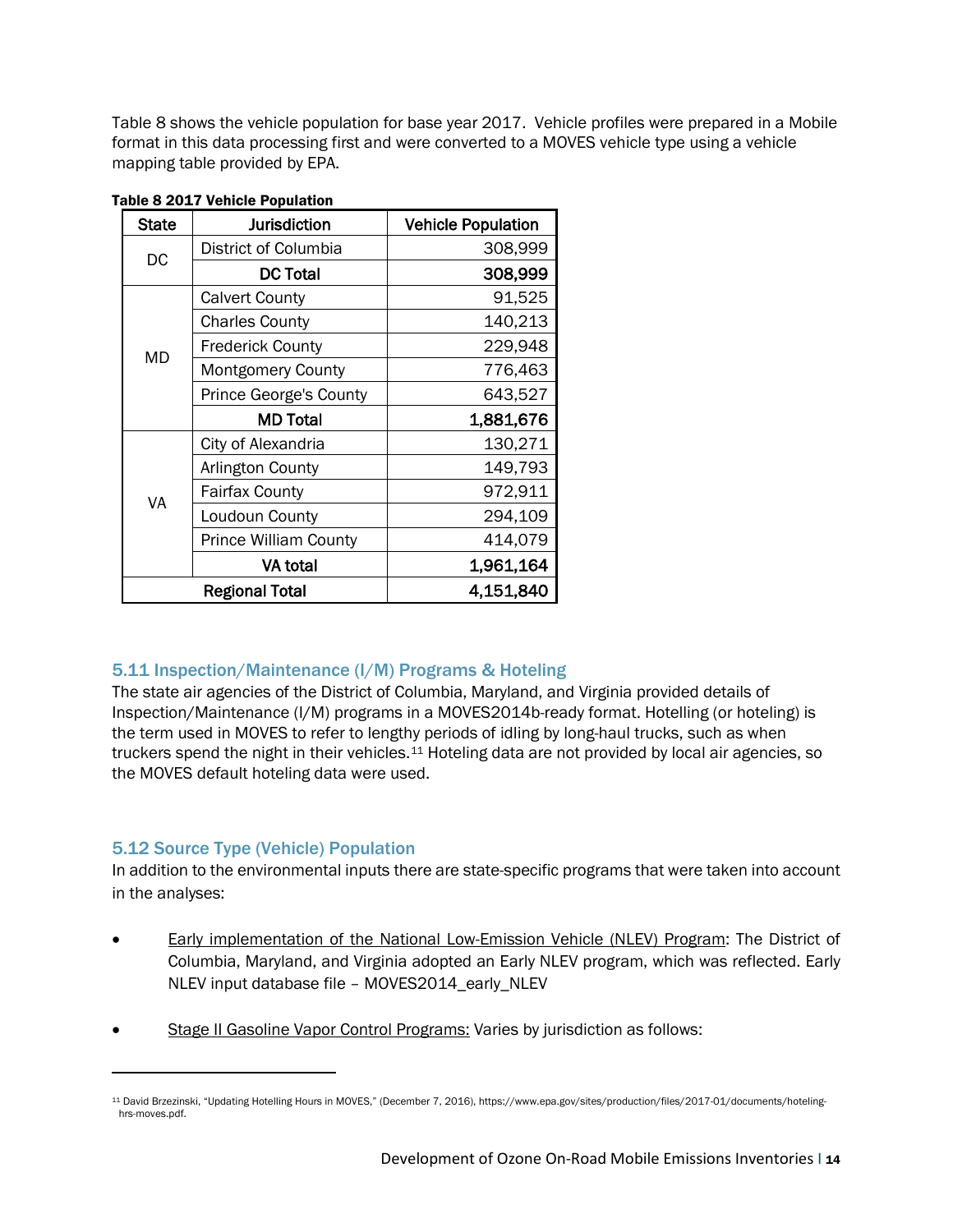- District of Columbia: MOVES2014b defaults
- Maryland: 1999 onwards Refueling vapor program adjustment- 0.0, Refueling spill program adjustment- 0.0 for all years; MOVES2014b Stage II database file md\_no\_stageii provided by MDE on 05.08.2019 through DEP
- Virginia: Refueling vapor program adjustment- .77 for years 1999-2010, .56 for years 2011-2013, and 0 for all other years; Refueling spill program adjustment- .77 for years 1999-2010, .56 for years 2011-2013, and 0 for all other years, MOVES2014b Stage II database file - va\_stage2\_input\_20161104 (provided by VDEO on 05.08.2019)
- California's Low-Emission Vehicle (LEV)/Zero-Emission Vehicle (ZEV) Programs: Maryland's CAL-LEV program, adopted in 2011, is reflected in all analysis years. The following auxiliary files, provided by the Maryland Department of the Environment (MDE), were used to model these programs in the Maryland jurisdictions: ZEV\_AVFT\_MD\_moves2014b. It includes MOVES2014b ZEV Program Information for all MD MS-Excel input files as a tab.

## 6. RESULTS

On-road mobile inventories for the entire Ozone Non-Attainment area are shown in Tables 9, 10, and 11. Table 9 provides the total inventory for each pollutant while Table 10 shows the inventories by jurisdiction. Table 11 lists refueling emissions which are not part of on-road emissions but are reported for informational purposes. The inventories were produced using MOVES2014b, which reflects federal fuel and vehicle technology (Tier 3) programs.

| Table 9 On-Road Mobile Emissions Inventories (in short tons/day) |
|------------------------------------------------------------------|
|------------------------------------------------------------------|

| Pollutant                        | 2015 Ozone NAAQS |
|----------------------------------|------------------|
| Volatile Organic Compounds (VOC) | 49.564           |
| Nitrogen Oxides (NOx)            | 93.413           |
| Carbon Monoxide (CO)             | 673.213          |

\*For 8-Hour ozone non-attainment area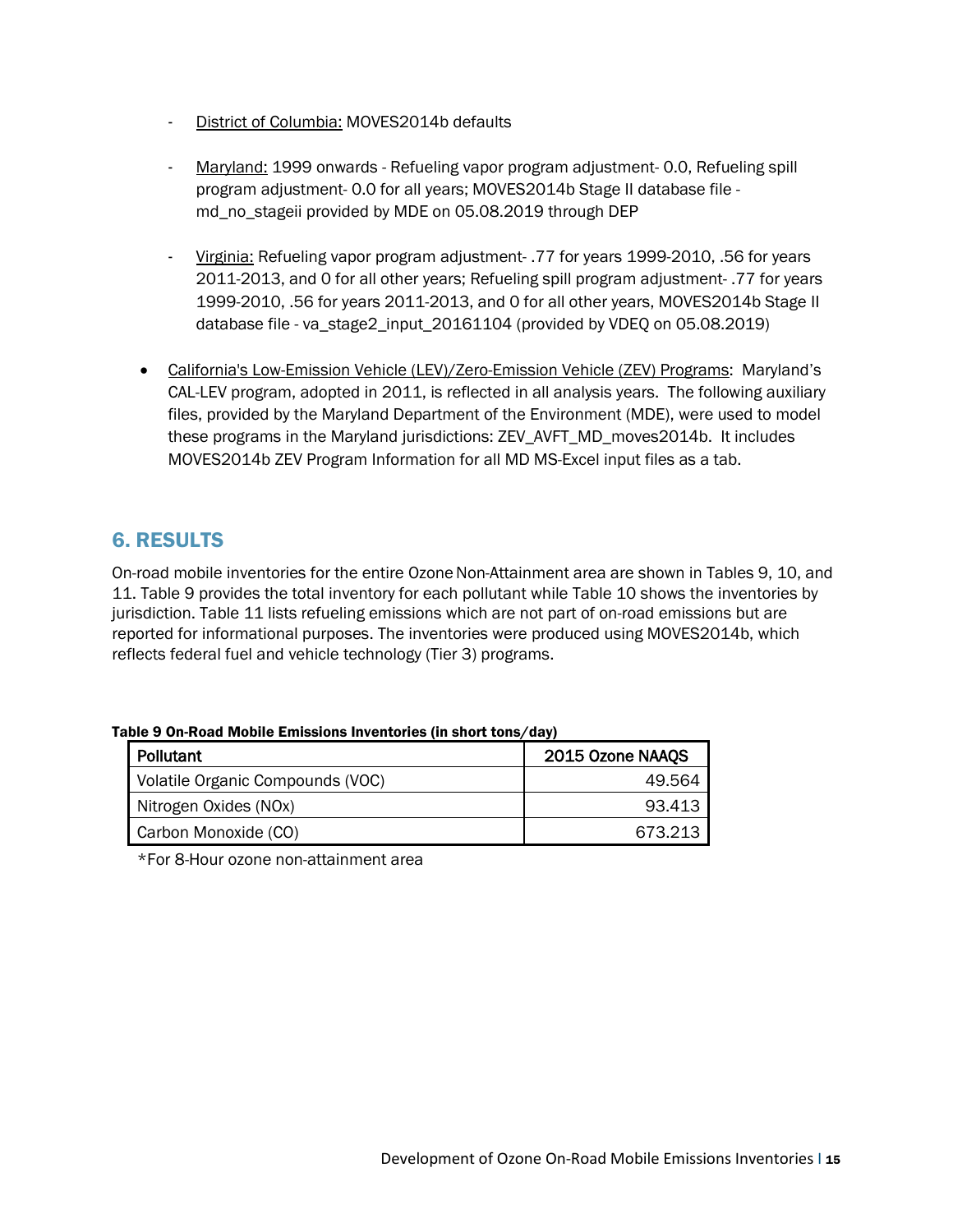| <b>State</b>          | <b>Jurisdiction</b>           | <b>VOC</b> | <b>NOX</b> | <b>CO</b> |
|-----------------------|-------------------------------|------------|------------|-----------|
| <b>DC</b>             | District of Columbia          | 3.761      | 5.634      | 54.936    |
|                       | <b>DC Total</b>               | 3.761      | 5.634      | 54.936    |
|                       | <b>Calvert County</b>         | 1.278      | 1.812      | 11.696    |
|                       | <b>Charles County</b>         | 1.950      | 3.438      | 19.054    |
| <b>MD</b>             | <b>Frederick County</b>       | 3.814      | 9.981      | 53.149    |
|                       | <b>Montgomery County</b>      | 8.969      | 15.777     | 119.587   |
|                       | <b>Prince George's County</b> | 9.360      | 20.278     | 135.401   |
|                       | <b>MD Total</b>               | 25.371     | 51.285     | 338.887   |
|                       | City of Alexandria            | 1.175      | 1.396      | 13.073    |
|                       | Arlington County              | 1.505      | 1.916      | 21.973    |
| VA                    | <b>Fairfax County</b>         | 10.109     | 18.411     | 145.371   |
|                       | Loudoun County                | 3.096      | 6.324      | 41.279    |
|                       | <b>Prince William County</b>  | 4.548      | 8.446      | 57.694    |
|                       | VA total                      | 20.433     | 36.493     | 279.390   |
| <b>Regional Total</b> |                               | 49.564     | 93.413     | 673.213   |

Table 10 On-Road Mobile Emissions Inventories by Jurisdiction (in short tons/day)

\*For 8-Hour ozone non-attainment area

| Refueling Emissions               | 2015 Ozone NAAQS |
|-----------------------------------|------------------|
| Refueling Spillage Loss           | 1.557            |
| Refueling Displacement Vapor Loss | 2.999            |

\*For 8-Hour ozone non-attainment area

A detailed listing of MOVES inputs, outputs, and configuration files is provided in Attachment C.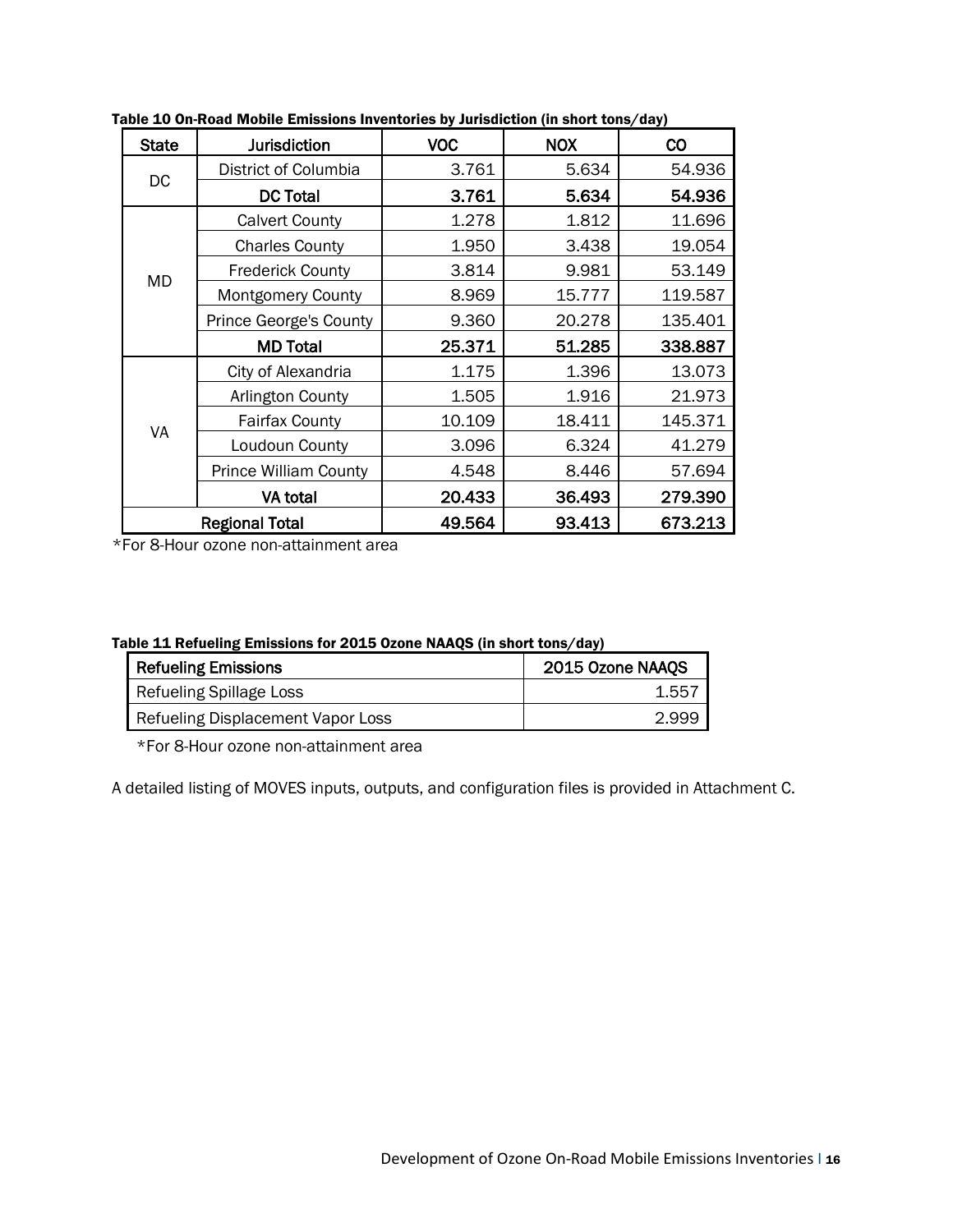# ATTACHMENT A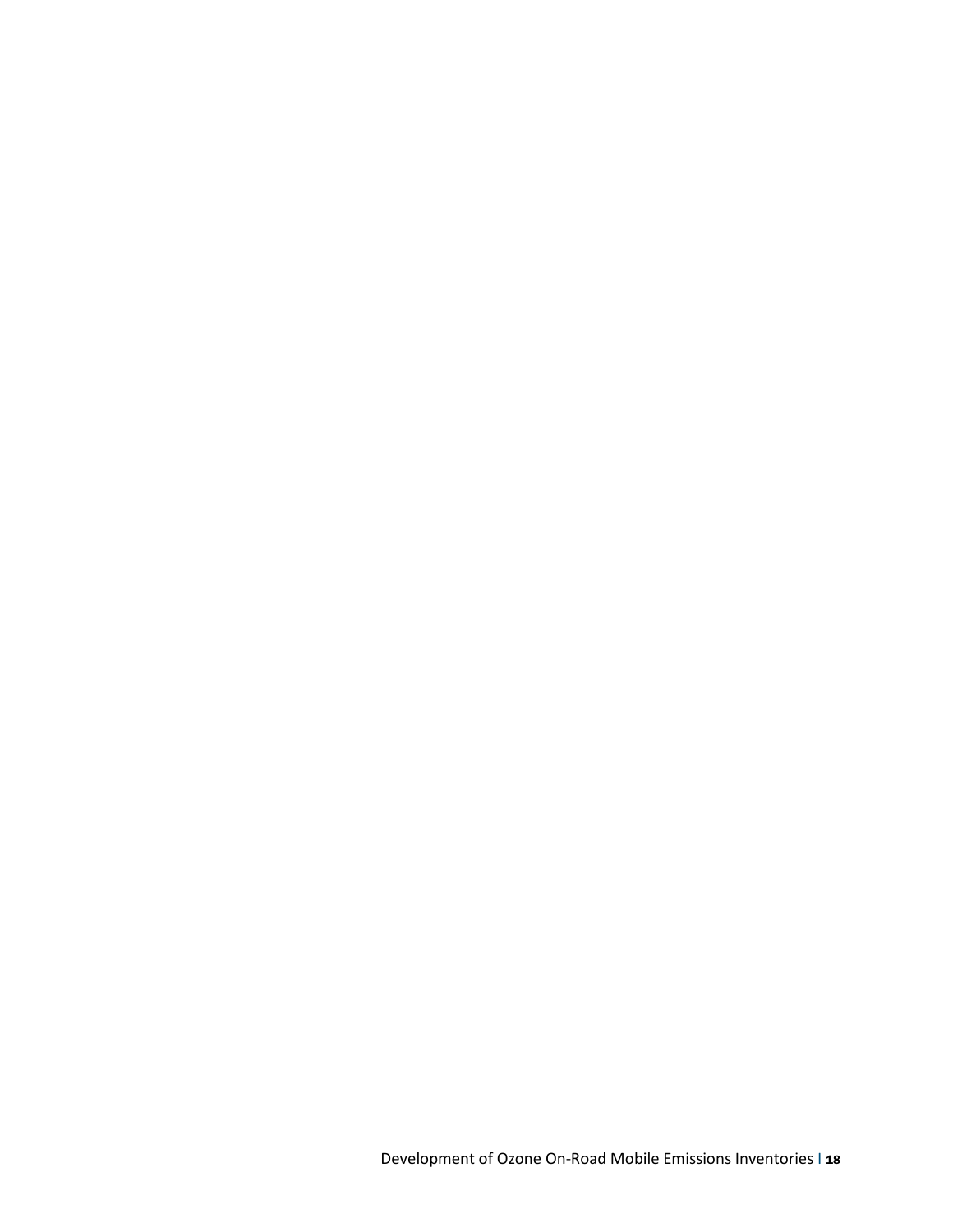### Non-travel Related MOVES Inputs (email dated May 18, 2019)

| Sunil Kumar<br>Jinchul Park; Dusan Vuksan; Jane Posey; Mark Moran; Stephen Walz; Jennifer Desimone *<br>Proposed Base Year 2017 Emissions Inventory (2015 Ozone NAAQS)<br>(i) You forwarded this message on 7/9/2019 11:44 AM.<br>This message was sent with High importance.                                                                                                                                                                                  |
|----------------------------------------------------------------------------------------------------------------------------------------------------------------------------------------------------------------------------------------------------------------------------------------------------------------------------------------------------------------------------------------------------------------------------------------------------------------|
| <b>Action Items</b>                                                                                                                                                                                                                                                                                                                                                                                                                                            |
| Please find the MS-Excel files containing MOVES2014b inputs for fuel supply, fuel usage fraction, fuel formulation, meteorology, and I/M programs for the proposed base year 2017 analysis for the 2015 ozone NAAQS.                                                                                                                                                                                                                                           |
| The above input files have been placed in the folder - H:\ SIP On-Road Emiss Inv\2015 Ozone SIP                                                                                                                                                                                                                                                                                                                                                                |
| Please use the three control programs listed below for 2017. Databases provided by states for modeling Early NLEV, Stage II, and Cal-Lev/ZEV programs are mentioned below.                                                                                                                                                                                                                                                                                     |
| Early NELV Program<br>Use early NLEV database titled "MOVES2014_early_NLEV" for DC, MD, and VA for all MOVES2014b runs.                                                                                                                                                                                                                                                                                                                                        |
| Stage II<br>DC: MOVES2014b defaults<br>MD: MOVES2014b database (md no stageii)<br>VA: MOVES2014b database (va_stage2_input_20161104)<br>Note: MDE first provided Stage II inputs (valid for the year 2017 and beyond) on 02.20.2018 to reflect removal of Stage II program in Maryland effective October 1, 2016.<br>VDEQ first provided updated Stage II inputs (valid for 2014 and beyond) on 11.04.2016 to reflect removal of Stage II program in Virginia. |
| Cal-Lev Program (MD Only)<br>MOVES2014b Cal-Lev database (MOVES2014 caleviii2011)<br>MOVES2014b ZEV Program info- is included in all MD Excel input files as a tab (ZEV_AVFT_MD_moves2014b)<br>Note: Maryland's Cal-Lev program is valid for the year 2011 and beyond.                                                                                                                                                                                         |
| Meteorology<br>A new set of meteorology inputs was developed using data from the Dulles airport (IAD) for July 2017 in the MOVES2014b format by the COG/DEP staff for this analysis.                                                                                                                                                                                                                                                                           |
| Please use the following combination of "representative month/week of the day" for the MOVES2014b runs.                                                                                                                                                                                                                                                                                                                                                        |
| Ozone season day - July/weekday                                                                                                                                                                                                                                                                                                                                                                                                                                |
| Thanks.                                                                                                                                                                                                                                                                                                                                                                                                                                                        |
| Sunil                                                                                                                                                                                                                                                                                                                                                                                                                                                          |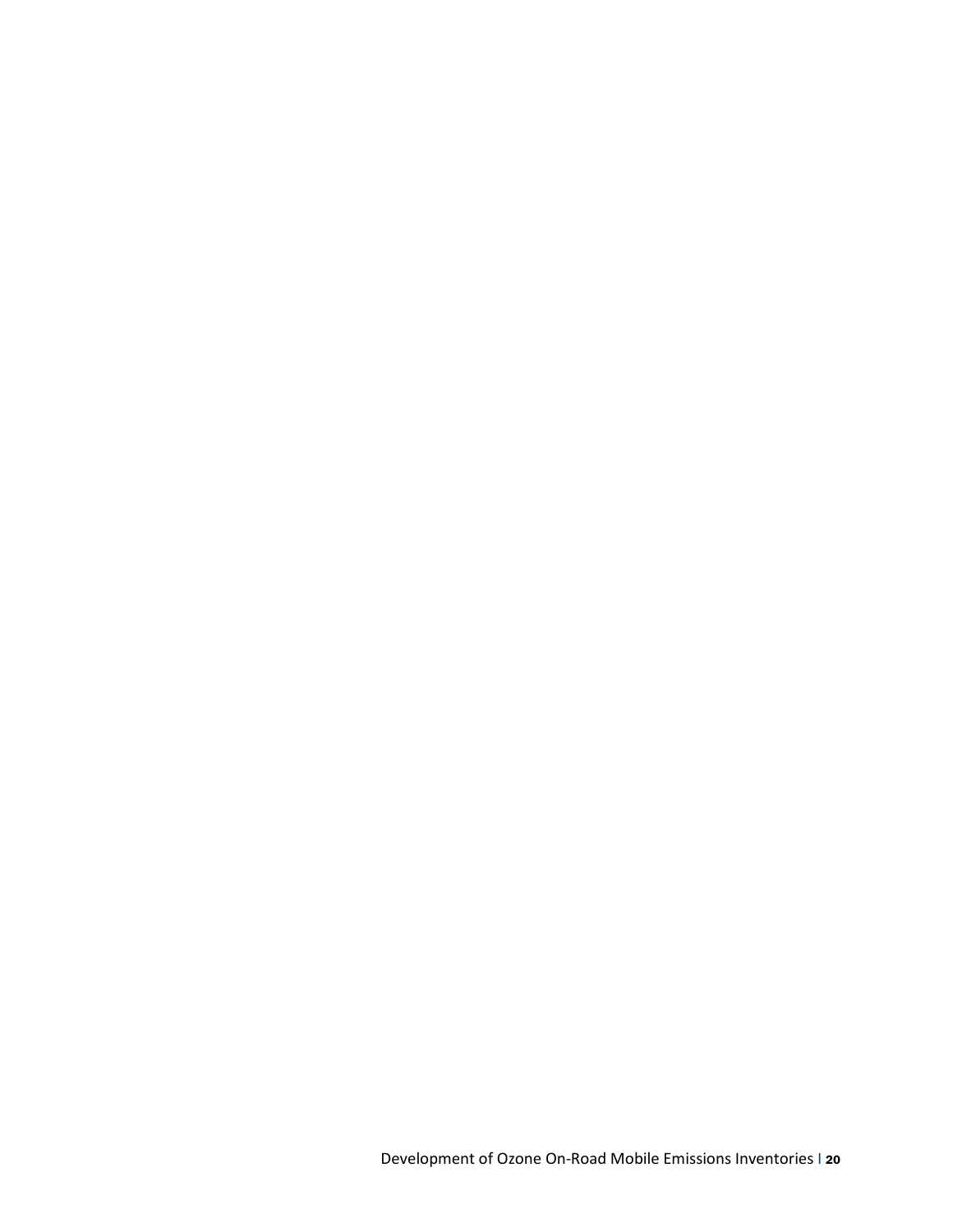# ATTACHMENT B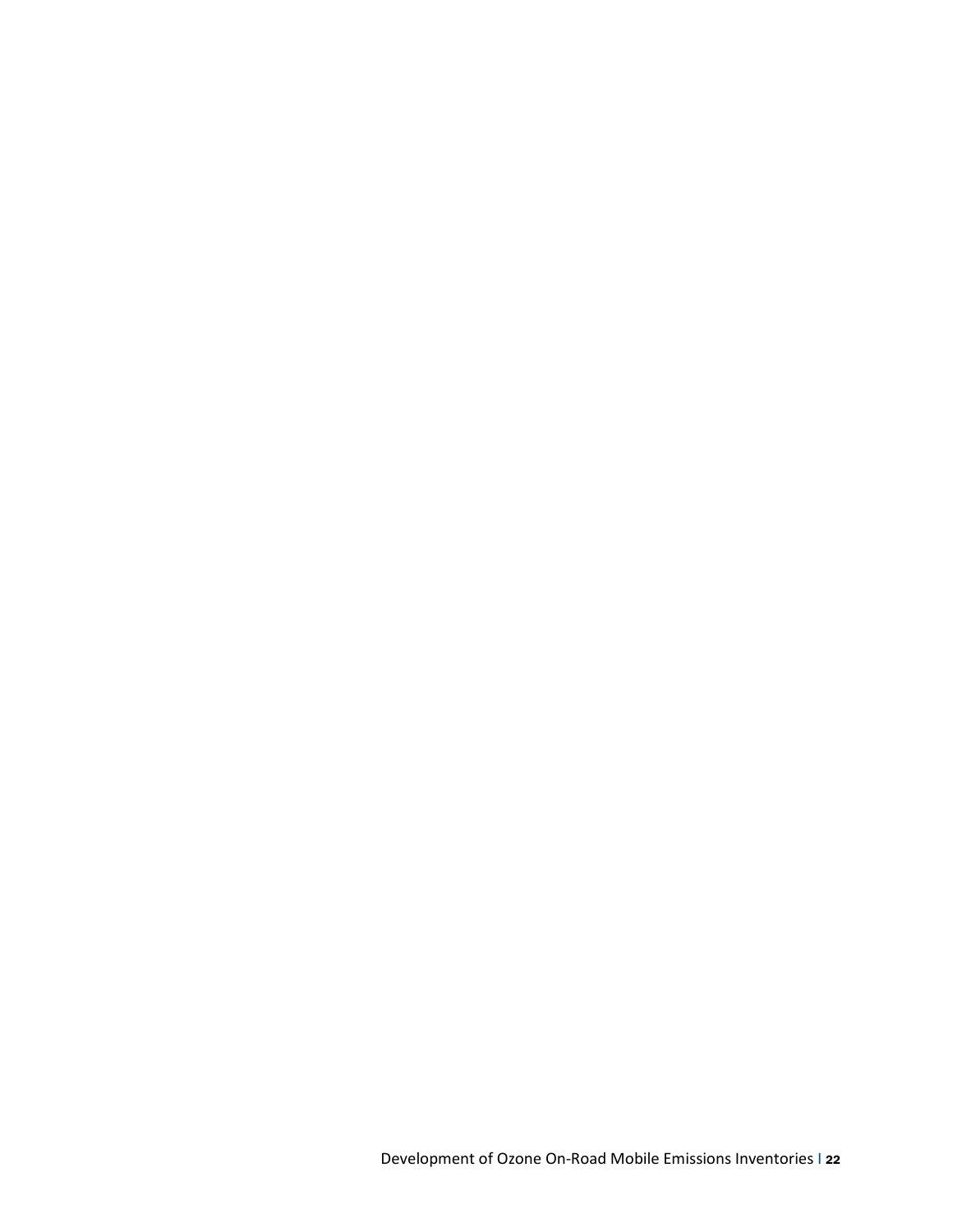#### **MOVES TASK FORCE**

#### **Summary of Local Data Development for the County Data Manager (Emissions Inventory Approach)\* as of January 11, 2011**

|                | <b>LOCAL INPUT DATA</b><br><b>CATEGORIES</b> | <b>DATA DESCRIPTION</b>                                                                                                                                   | <b>DATA FORMAT</b>                                                                                                      | <b>DATA DEVELOPMENT</b>                                                                                                                                                                                                                                                                        | <b>LOCAL INPUT DATA</b><br><b>APPROVAL DATE</b>                                                                                                   |  |
|----------------|----------------------------------------------|-----------------------------------------------------------------------------------------------------------------------------------------------------------|-------------------------------------------------------------------------------------------------------------------------|------------------------------------------------------------------------------------------------------------------------------------------------------------------------------------------------------------------------------------------------------------------------------------------------|---------------------------------------------------------------------------------------------------------------------------------------------------|--|
| $\mathbf{1}$   | <b>Age Distribution</b>                      | Registered vehicles stratified by age<br>and vehicle type                                                                                                 | <b>MOVES</b><br>31 Age Groups (covering 0-30+<br>years of vehicle age)<br>13 Vehicle Types                              | <b>METHODOLOGY</b><br>DTP used an EPA Converter to convert<br>local registration data from MOBILE6.2<br>format to MOVES format                                                                                                                                                                 | 4/20/2010                                                                                                                                         |  |
| $\overline{2}$ | <b>Average Speed</b><br><b>Distribution</b>  | Average vehicle speeds stratified by Distributions of hourly average<br>vehicle type, road type, time of<br>day/type of day (i.e., weekday vs<br>weekend) | vehicle speeds by vehicle type,<br>road type, and type of day<br>(weekday/weekend)                                      | DTP used MOBILE6.2 post-processor<br>speed distribution augmented by local<br>input data for school and transit buses and<br>refuse trucks                                                                                                                                                     | Local VHT 7/20/2010<br><b>School Buses</b><br>9/21/2010<br><b>Refuse Trucks</b><br>9/21/2010<br><b>Transit Buses</b><br>10/19/2010                |  |
| 3              | <b>Fuel Supply</b>                           | Market share of available fuels by<br>county, month, year, state                                                                                          | MD/VA - EPA                                                                                                             |                                                                                                                                                                                                                                                                                                |                                                                                                                                                   |  |
|                | 4 Fuel Formulation                           | Fuel formulation data stratified by<br>state                                                                                                              | Methodology/local data in<br><b>MOVES</b> format                                                                        | None Required (Direct Data Input from DC,<br>MD, and VA air agencies)                                                                                                                                                                                                                          | Not Required                                                                                                                                      |  |
| 5              | I/M Programs                                 | Available Inspection/Maintenance<br>Programs stratified by state                                                                                          | DC - EPA Default Values                                                                                                 |                                                                                                                                                                                                                                                                                                |                                                                                                                                                   |  |
| 6              | Meteorology<br>Data                          | Hourly temperature and relative<br>humidity readings                                                                                                      | Hourly Records of temperature<br>and relative humidity in MOVES<br>format<br>Start Time: 12:00 am<br>End Time: 11:00 pm | For Conformity Determinations - DEP<br>converted meteorology data from existing<br>SIPs to MOVES format using an EPA<br>converter<br>For Upcoming SIP Development - DEP<br>compiled meteorology datasets from two<br>weather stations based on a 3-yr period<br>(2007-09) pending EPA approval | 06/22/2010 (SIP for<br>2008 or Later Ozone<br>Standard)<br>07/20/2010 (Conformity<br>for Ozone & PM2.5 -<br>1997 Standards, CO-<br>1971 Standard) |  |
| 7              | <b>Ramp Fraction</b>                         | Percentage of driving time on ramps 8% of VHT (EPA National<br>stratified by road type                                                                    | Default)                                                                                                                | DTP tested local input data and found<br>consistent with the EPA National Default<br>value                                                                                                                                                                                                     | 7/20/2010                                                                                                                                         |  |
| 8              | Road Type<br><b>Distribution</b>             | Percentages of VMT allocated to<br>each road type by vehicle type                                                                                         | VMT percentages by road type<br>and vehicle type                                                                        | DTP combined VMT from the travel<br>demand model; and VMT distributions<br>from the travel demand model, NEI data,<br>and MOVES default data                                                                                                                                                   | 4/20/2010                                                                                                                                         |  |
| 9              | <b>Source Type</b><br>Population             | Population of registered vehicles by<br>county and vehicle type                                                                                           | 13 Vehicle Types                                                                                                        | DTP used vehicle registration and source<br>type fractions                                                                                                                                                                                                                                     |                                                                                                                                                   |  |
| 10             | <b>Vehicle Type</b><br><b>VMT</b>            | Annual VMT by HPMS vehicle type                                                                                                                           | Annual VMT allocated by HPMS<br>vehicle type                                                                            | DTP used daily VMT and an EPA converter                                                                                                                                                                                                                                                        | 4/20/2010                                                                                                                                         |  |

\* **The Task Force adopted the Emissions Inventory Approach (October 19, 2010)**

**\*\* Documents can be found on the MOVES Task Force** http://www.mwcog.org/committee/committee/documents.asp?COMMITTEE\_ID=253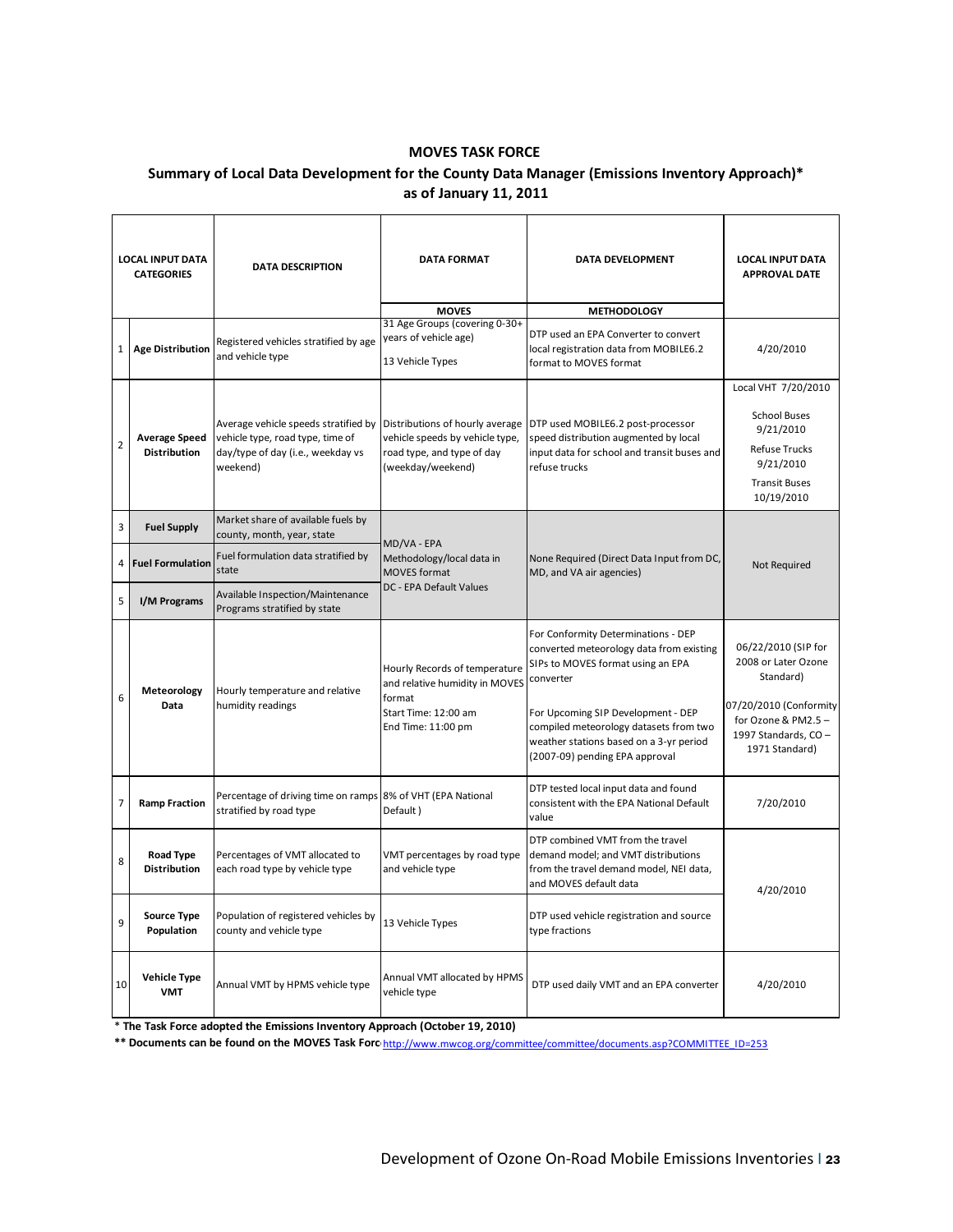|                | <b>MOVES TASK FORCE</b>                                |                                                                          |                                                                                                                                                                                                                                                                                                                                                                                                                                                                                                             |                                                                                                                                                                                                                                |  |
|----------------|--------------------------------------------------------|--------------------------------------------------------------------------|-------------------------------------------------------------------------------------------------------------------------------------------------------------------------------------------------------------------------------------------------------------------------------------------------------------------------------------------------------------------------------------------------------------------------------------------------------------------------------------------------------------|--------------------------------------------------------------------------------------------------------------------------------------------------------------------------------------------------------------------------------|--|
|                | <b>Summary of MOVES Data Development Documentation</b> |                                                                          |                                                                                                                                                                                                                                                                                                                                                                                                                                                                                                             |                                                                                                                                                                                                                                |  |
|                | as of January 11, 2011                                 |                                                                          |                                                                                                                                                                                                                                                                                                                                                                                                                                                                                                             |                                                                                                                                                                                                                                |  |
|                |                                                        |                                                                          |                                                                                                                                                                                                                                                                                                                                                                                                                                                                                                             |                                                                                                                                                                                                                                |  |
|                | <b>LOCAL INPUT DATA</b>                                | <b>DATA DESCRIPTION</b>                                                  | <b>DATA DOCUMENTATION</b>                                                                                                                                                                                                                                                                                                                                                                                                                                                                                   |                                                                                                                                                                                                                                |  |
|                | <b>CATEGORIES</b>                                      |                                                                          |                                                                                                                                                                                                                                                                                                                                                                                                                                                                                                             |                                                                                                                                                                                                                                |  |
|                |                                                        |                                                                          | <b>METHODOLOGY</b>                                                                                                                                                                                                                                                                                                                                                                                                                                                                                          | <b>SENSITIVITY TESTING</b>                                                                                                                                                                                                     |  |
| $\mathbf{1}$   | <b>Age Distribution</b>                                | Registered vehicles stratified by age<br>and vehicle type                | Memorandum titled "Development of Local Transportation<br>Data Inputs for MOVES2010 Model" D. Sivasailam<br>Memorandum Drafted: 4/13/2010<br>Memorandum Presented: 4/20/2010 (Item 3)<br>Memorandum Revised: 5/14/2010 (Item 3b)                                                                                                                                                                                                                                                                            | Memorandum titled "Results of MOVES 2010 Model<br>Sensitivity", E. Lucas, Drafted/presented 4/20/2010 (Item 4)<br>Memorandum titled "Results of MOVES2010 Model Sensitivity<br>E. Lucas, Drafted/presented 5/18/2010 (Item 4a) |  |
|                |                                                        |                                                                          | Memorandum titled "Local Vehicle Hours of Travel (VHT)<br>Distributions," D. Sivasailam Drafted/presented 7/20/10<br>(Item 3b)                                                                                                                                                                                                                                                                                                                                                                              | Memorandum titled "Results of MOVES2010 Model Sensitivity<br>Tests: Final Scenario for Average Speed Testing," E. Lucas<br>Memorandum Drafted: 10/16/2010                                                                      |  |
| $\overline{2}$ | <b>Average Speed</b>                                   | Average vehicle speeds stratified by<br>vehicle type, road type, time of | Tables titled "School Bus Average Speed Distribution,"<br>Drafted/presented 9/21/2010 (Item 3a)                                                                                                                                                                                                                                                                                                                                                                                                             | Memorandum Presented: 10/19/2010 (Item 4)                                                                                                                                                                                      |  |
|                | <b>Distribution</b>                                    | day/type of day (i.e., weekday vs<br>weekend)                            | Memorandum titled "Vehicle Hours of Travel (VHT) for<br>Refuse Trucks," D. Sivasailam and E. Morrow,<br>Drafted/presented on 9/21/2010 (Item 3a)                                                                                                                                                                                                                                                                                                                                                            | Memorandum titled "Proposed Sensitivity Tests with Different<br>Average Speed Distributions/SIP Temperatures"                                                                                                                  |  |
|                |                                                        |                                                                          | Memorandum titled "MOVES Vehicle Hours of Travel (VHT)<br>Distribution for Transit Buses," Y. Gao" Drafted/presented on<br>10/19/2010 (Item 3)                                                                                                                                                                                                                                                                                                                                                              | Drafted/presented 9/21/2010 (Item 3a)                                                                                                                                                                                          |  |
| 3              | <b>Fuel Supply</b>                                     | Market share of available fuels by<br>county, month, year, state         | Memorandum titled "Development of Methodologies for                                                                                                                                                                                                                                                                                                                                                                                                                                                         |                                                                                                                                                                                                                                |  |
| 4              | <b>Fuel Formulation</b>                                | Fuel formulation data stratified by<br>state                             | Meteorology, I/M Program, and Fuel Inputs for Upcoming<br>Ozone SIP (2008 or 2010 Standard) and Existing Conformity<br>Analyses (Ozone & PM2.5 - 1997 Standards, CO - 1971                                                                                                                                                                                                                                                                                                                                  | Memorandum titled "Results of MOVES2010 Model Sensitivity<br>Tests:Maryland Clean Car Program-ZEV," E. Lucas,<br>Drafted/presented 5/18/2010 (Item 4a)                                                                         |  |
| 5              | I/M Programs                                           | Available Inspection/Maintenance<br>Programs stratified by state         | Standard)," S. Kumar Drafted/presented 6/22/2010 (Item 4a)                                                                                                                                                                                                                                                                                                                                                                                                                                                  |                                                                                                                                                                                                                                |  |
| 6              | <b>Meteorology Data</b>                                | Hourly temperature and relative<br>humidity readings                     | Memorandum titled "Development of Methodologies for<br>Meteorology, I/M Program, and Fuel Inputs for Upcoming<br>Ozone SIP (2008 or 2010 Standard) and Existing Conformity<br>Analyses (Ozone & PM2.5 - 1997 Standards, CO - 1971<br>Standard)," S. Kumar Drafted/presented 6/22/2010 (Item 4a)<br>Memorandum titled "Development of Meteorology Inputs for<br>existing Conformity Analyses (Ozone & PM2.5 - 1997<br>Standards, CO - 1971 Standard)", )," S. Kumar<br>Drafted/presented 7/20/2010 (Item3a)" | Memorandum titled "Results of MOVES2010 Model Sensitivity<br>Tests:Maryland Clean Car Program-ZEV," E. Lucas,<br>Drafted/presented 5/18/2010 (Item 4a)                                                                         |  |
| $\overline{7}$ | <b>Ramp Fraction</b>                                   | Percentage of driving time on ramps<br>stratified by road type           | Memorandum titled "Results of MOVES 2010 Model Ramp<br>Analysis," E. Lucas, Drafted/presented 7/20/2010 (Item 4a)                                                                                                                                                                                                                                                                                                                                                                                           | Memorandum titled "Results of MOVES 2010 Model Ramp<br>Analysis," E. Lucas, Drafted/presented 7/20/2010 (Item 4a)                                                                                                              |  |
| 8              | Road Type<br><b>Distribution</b>                       | Percentages of VMT allocated to<br>each road type by vehicle type        | Memorandum titled "Development of Local Transportation<br>Data Inputs for MOVES2010 Model," D. Sivasailam                                                                                                                                                                                                                                                                                                                                                                                                   | Memorandum titled "Results of MOVES 2010 Model<br>Sensitivity", E. Lucas, Drafted/presented 4/20/2010 (Item 4)                                                                                                                 |  |
| 9              | <b>Source Type</b><br>Population                       | Population of registered vehicles by<br>county and vehicle type          | Memorandum Drafted: 4/13/2010<br>Memorandum Presented: 4/20/2010 (Item 3)<br>Memorandum Revised: 5/14/2010 (Item 3b)                                                                                                                                                                                                                                                                                                                                                                                        | Memorandum titled "Results of MOVES2010 Model Sensitivity<br>E. Lucas, Drafted/presented 5/18/2010 (Item 4a)                                                                                                                   |  |
| 10             |                                                        | Vehicle Type VMT Annual VMT by HPMS vehicle type                         | Memorandum titled "Development of Annual VMT for<br>MOVES2010."D. Sivasailam<br>Memorandum Drafted: 4/16/2010<br>Memorandum Presented: 4/20/2010 (Item 3)<br>Memorandum Revised: 5/14/2010 (Item 3b)                                                                                                                                                                                                                                                                                                        | Memorandum titled "Results of MOVES 2010 Model<br>Sensitivity", E. Lucas, Drafted/presented 4/20/2010 (Item 4)<br>Memorandum titled "Results of MOVES2010 Model Sensitivity<br>E. Lucas, Drafted/presented 5/18/2010 (Item 4a) |  |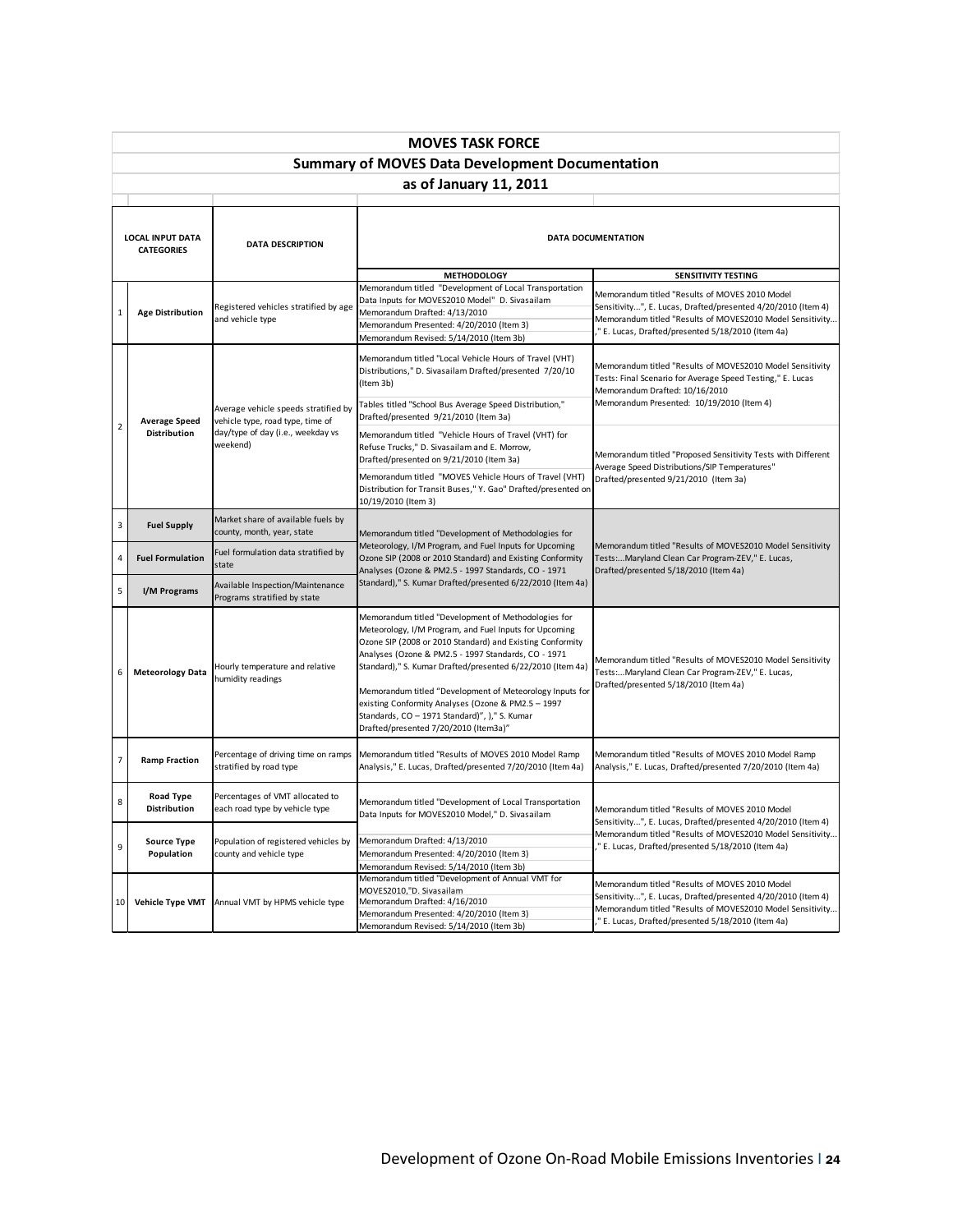# ATTACHMENT C